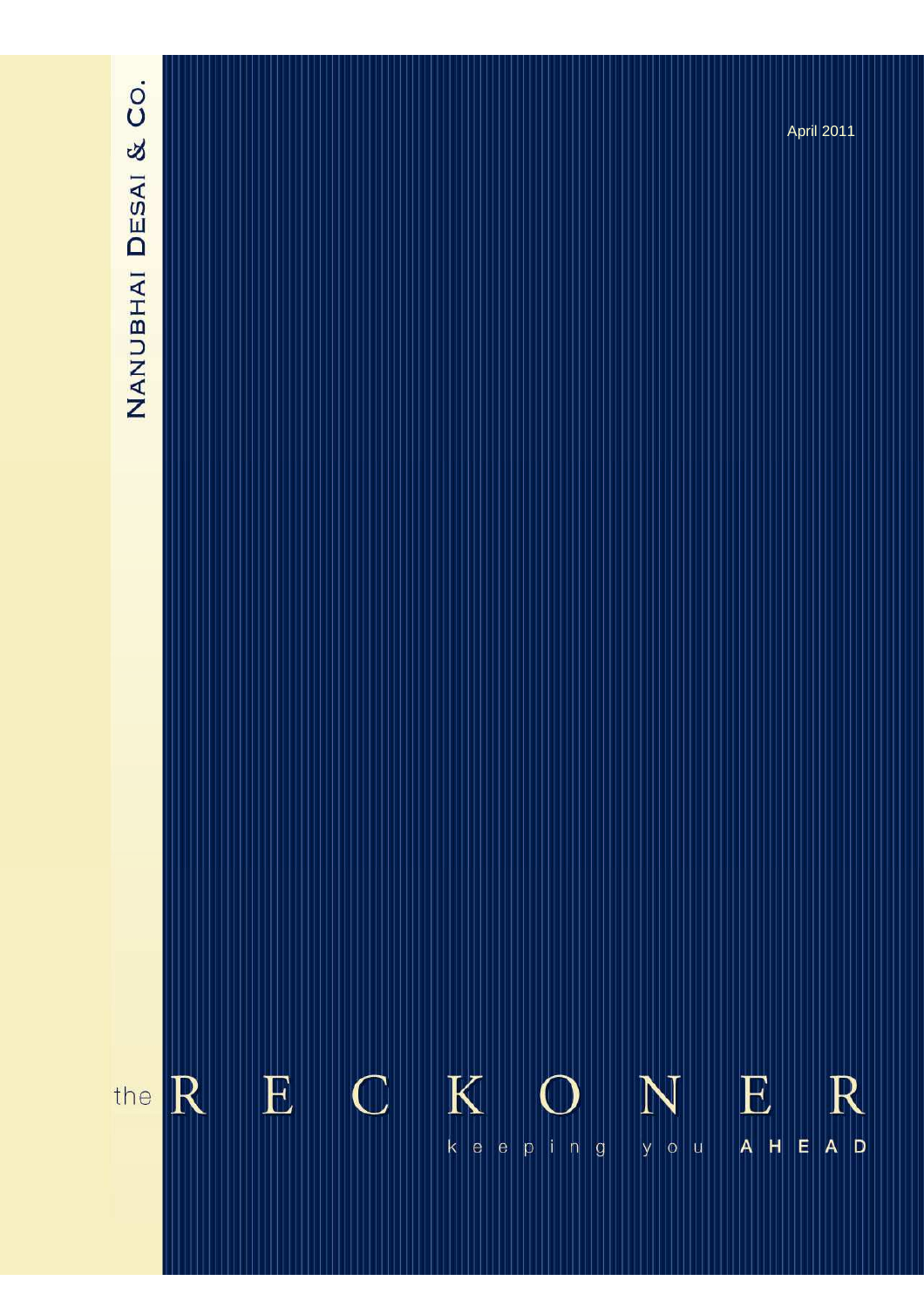The Reckoner.... keeping you ahead

# **Contents**

| <b>REGULATIONS GOVERNING INVESTMENTS 24</b> |
|---------------------------------------------|
|                                             |
|                                             |
|                                             |
|                                             |
| <b>ACCOUNTS, AUDIT &amp; INVESTMENT 33</b>  |
|                                             |

# DISCLAIMER AND STATUTORY NOTICE.........37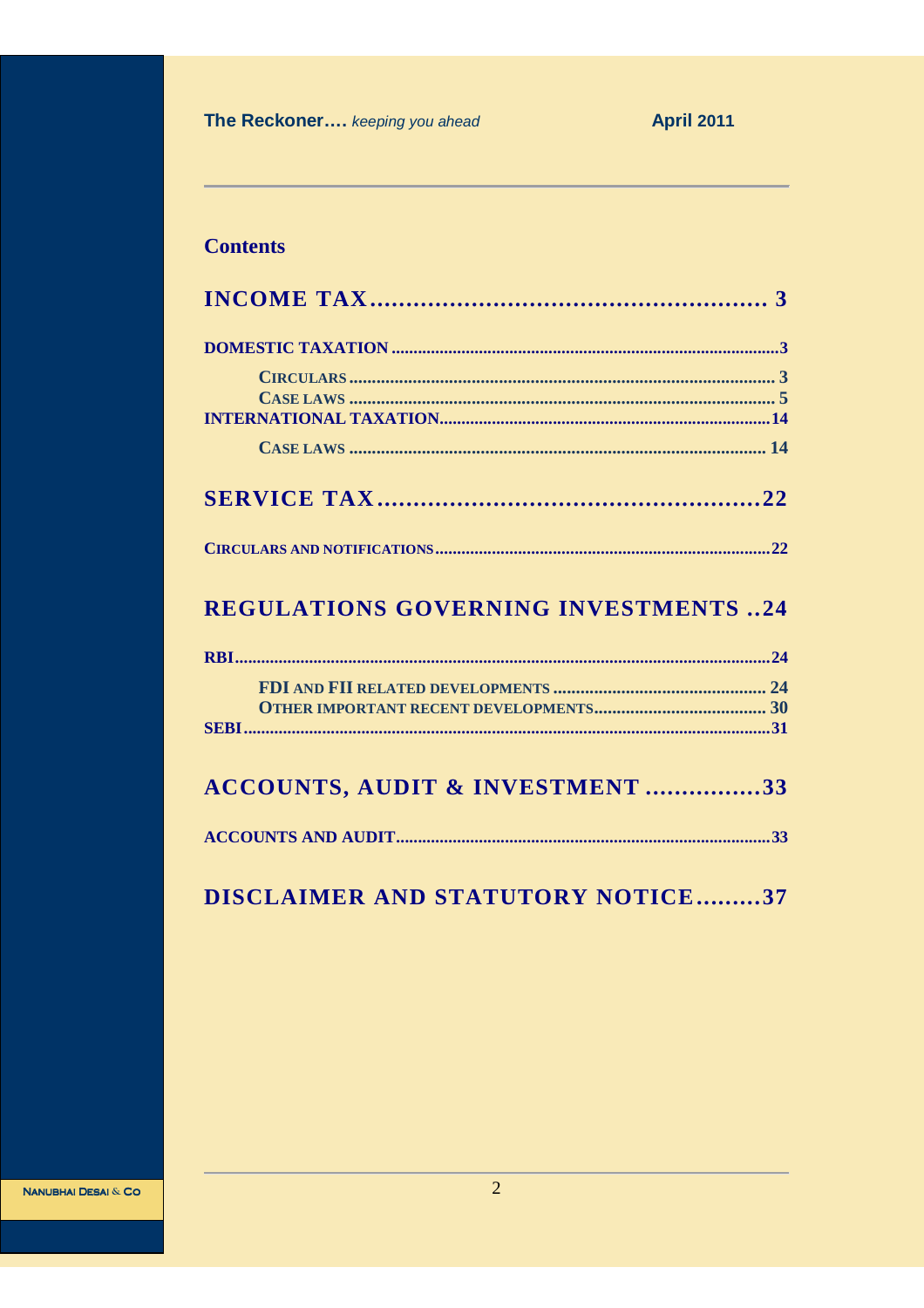# **INCOME TAX**

# **DOMESTIC TAXATION**

# *Circulars*

#### **Streamlining procedure for scrutiny of income-tax returns**

Central Board of Direct Taxes (CBDT) has reviewed its scrutiny selection procedure. CBDT has notified that during the financial year 2011-12, cases of senior citizens and small taxpayers who are filing income-tax returns in ITR-1 and ITR-2 will be subjected to scrutiny only where the Income Tax department is in possession of credible information.

For this purpose, it has been further notified that Senior citizens would be those individual taxpayers who are 60 years of age or more and small taxpayers would be those individual and HUF whose gross total income, before availing deductions under Chapter VIA, does not exceed Rupees Ten lakh.

# **Certificate for deduction at lower rates or no deduction of tax from income other than dividends**

CBDT has made certain amendments in the Income-Tax Rules,1962 pertaining to the issuance of certificate by Assessing Officer for deduction at lower rates or no deduction of tax from income other than dividends. The CBDT has substituted following rules:

- Where the Assessing Officer, on an application made by a person under sub-rule (1) of rule 28 is satisfied that existing and estimated tax liability of a person justifies the deduction of tax at lower rate or no deduction of tax, as the case may be, the Assessing Officer shall issue a certificate in accordance with the provisions of sub-section (1) of section 197 for deduction of tax at such lower rate or no deduction of tax.
- The existing and estimated liability shall be determined by the Assessing Officer after taking into consideration the following:
	- o tax payable on estimated income of the previous year relevant to the assessment year;
	- o tax payable on the assessed or returned income, as the case may be, of the last three previous years;
	- o existing liability under the Income-tax Act,1961 and Wealth-tax Act,1957;
	- o advance tax payment for the assessment year relevant to the previous year till the date of making application under sub-rule (1) of rule 28;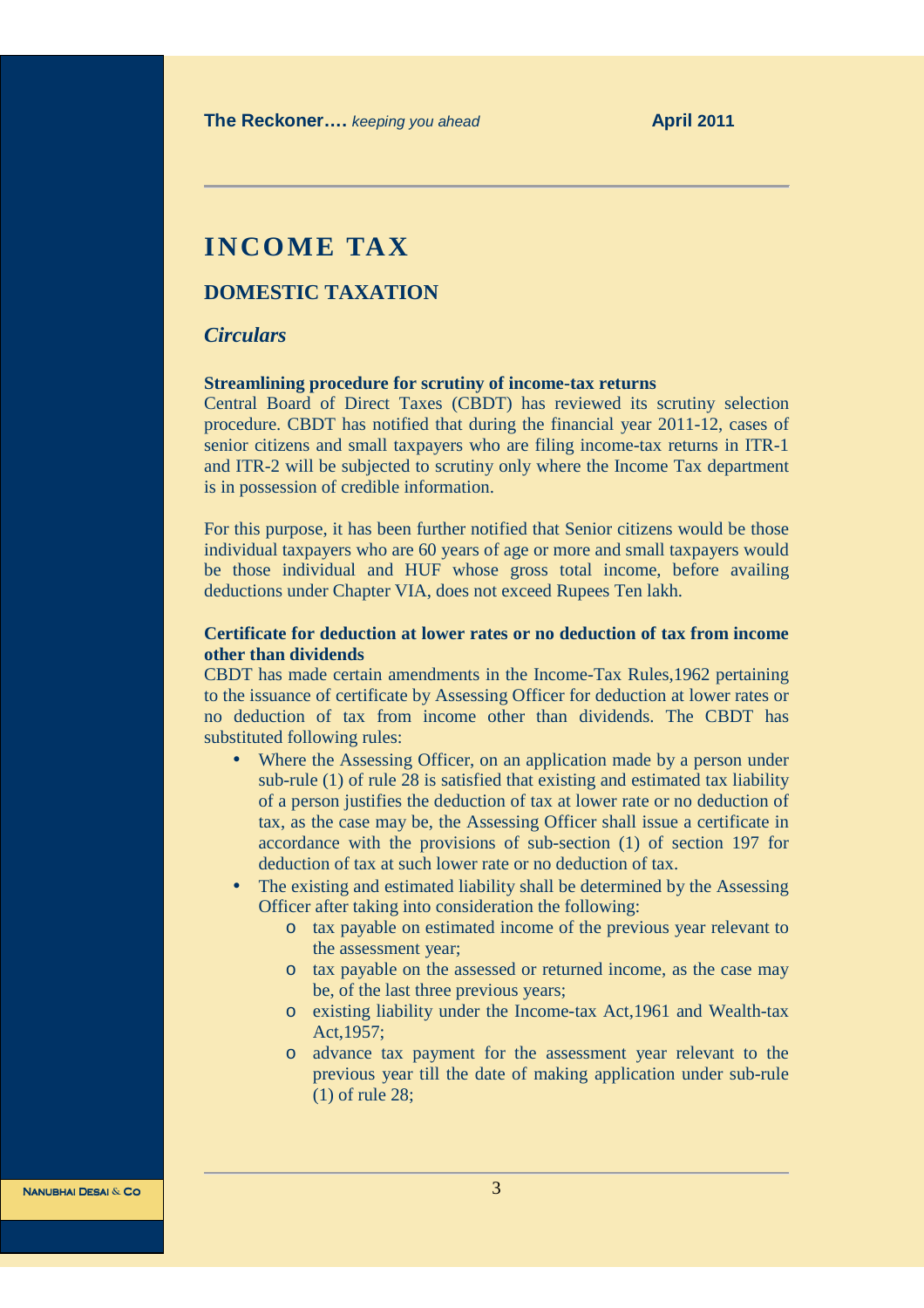- o tax deducted at source for the assessment year relevant to the previous year till the date of making application under sub-rule (1) of rule 28; and
- o tax collected at source for the assessment year relevant to the previous year till the date of making application under sub-rule (1) of rule 28.
- The certificate shall be valid for such period of the previous year as may be specified in the certificate, unless it is cancelled by the Assessing Officer at any time before the expiry of the specified period.
- The certificate shall be valid only with regard to the person responsible for deducting the tax and named therein.
- The certificate shall be issued directly to the person responsible for deducting the tax under advice to the person who has made an application for issue of such certificate.

# **New Income Tax Return Forms for Assessment Year 2011-12**

CBDT has notified New Income Tax Return Forms for the Assessment Year 2011-2012. CBDT has also notified new return forms SAHAJ and SUGAM. It has issued has issued the list of specifications for printing of the SAHAJ and SUGAM forms.

#### **CBDT Circular on Procedure for refund of excess TDS deducted/ paid**

In supersession of the circular No. 285, dated 21-10-1980, the CBDT vide its circular dated 27 April 2011 has prescribed the procedure for regulating refund of amount paid in excess of tax deducted and/or deductible in respect of TDS on residents covered under sections 192 to 194LA of the Income-tax Act, 1961.

- The excess payment to be refunded would be the difference between:
	- (i) the actual payment made by the deductor to the credit of the Central Government and
	- (ii) the tax deductible at source.
- In case such excess payment is discovered by the deductor during the financial year concerned, the present system permits credit of the excess payment in the quarterly statement of TDS of the next quarter during the financial year.
- In case, the detection of such excess amount is made beyond the financial year concerned, such claim can be made to the Assessing Officer (TDS) concerned. However, no claim of refund can be made after two years from the end of financial year in which tax was deductible at source.

Safeguards to be exercised by Assessing Officer :

• To avoid double claim of TDS by the deductor as well as by the deductee, the Assessing Officer should examine such claim by exercising certain safeguards.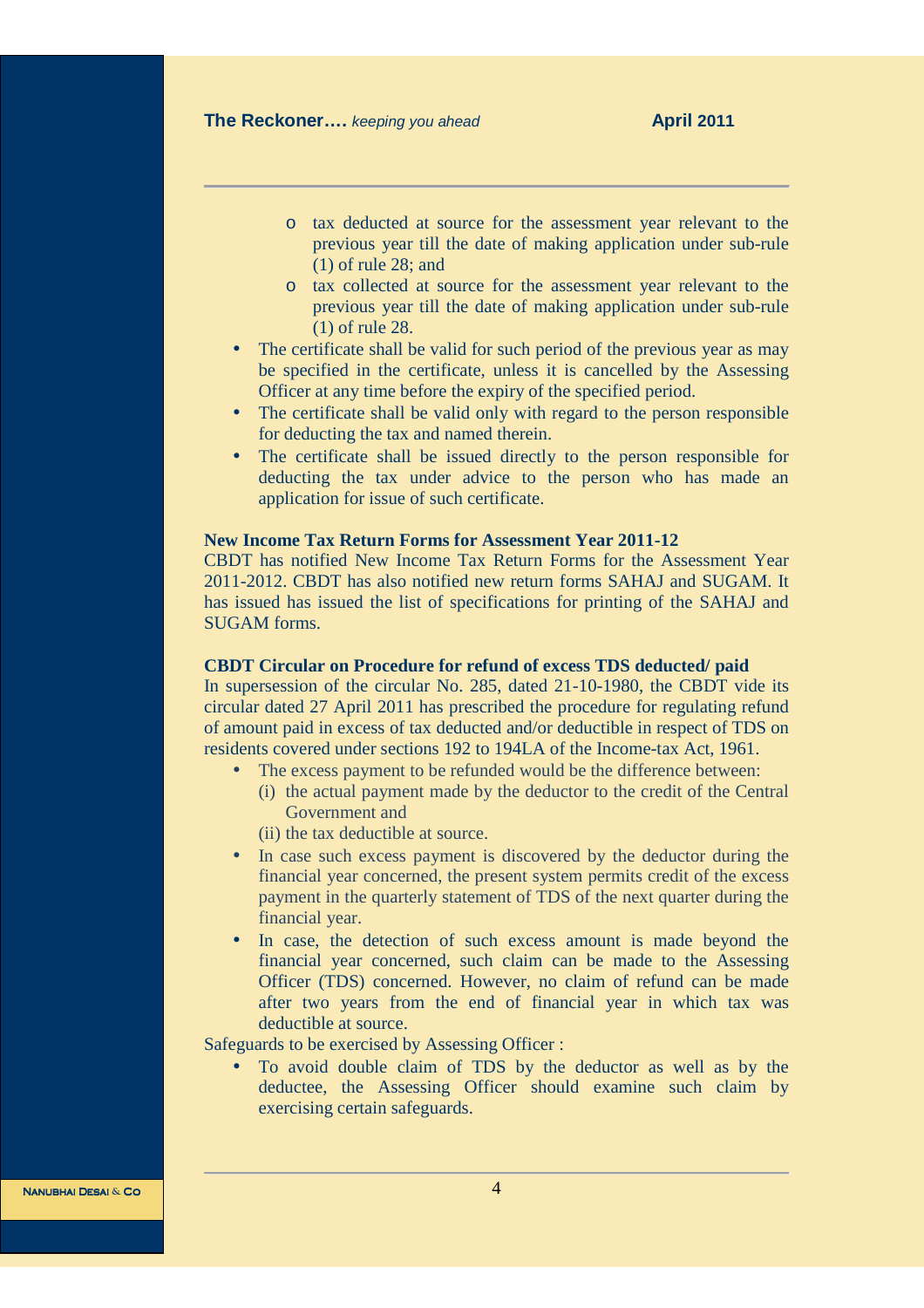- The applicant deductor shall establish before the Assessing Officer that:
	- (i) it is a case of genuine error and that the error had occurred inadvertently;
	- (i) that the TDS certificate for the refund amount requested has not been issued to the deductee(s); and
	- (ii) that the credit for the excess amount has not been claimed by the deductee(s) in the return of income or the deductee(s) undertakes not to claim such credit.
- Prior administrative approval of the Additional Commissioner or the Commissioner (TDS) concerned shall be obtained, depending upon the quantum of refund claimed in excess of Rupees One Lakh and Rupees Ten Lakh respectively. After meeting any existing tax liability of the deductor, the balance amount may be refunded to the deductor.

This circular will not be applicable to TDS on non-residents falling under sections 192, 194E and 195 which are covered by circular No. 7/2007 issued by **CBDT** 

# *Case laws*

# **Hoshang D Nanavati v ACIT (Mumbai Tribunal) Section 14A - Disallowances**

In case of Hoshang D Nanavati v. ACIT, the Mumbai Tribunal held that section 14A permits disallowance of "expenditure incurred by the assessee" and not of "allowance admissible" to him. There is a distinction between "expenditure" and "allowance". The expression "expenditure" does not include allowances such as depreciation allowance. Accordingly, depreciation cannot be the subject matter of disallowance under section 14A.

# **Yatish Trading Co. Pvt. Ltd. v ACIT (Mumbai Tribunal) Section 14A - Disallowances**

In case of Yatish Trading Co. Pvt. Ltd. v. ACIT, the assessee, engaged in trading and investment of shares, received tax-free dividend income. The Assessing Officer ('AO') invoked Section 14A and disallowed the interest on borrowings on proportionate basis. The Mumbai Tribunal held that:

• The business of the assessee predominantly was trading in shares though it also had investments in shares. The AO has not disputed the assessee's claim that the dividend had been received on shares purchased for trading purposes. Interest on borrowed funds used for trading activity is allowable under section  $36(1)(iii)$  and it cannot be treated as expenditure for earning dividend income which is incidental to the trading activity. If the real purpose was to use borrowed funds for trading purposes and incidentally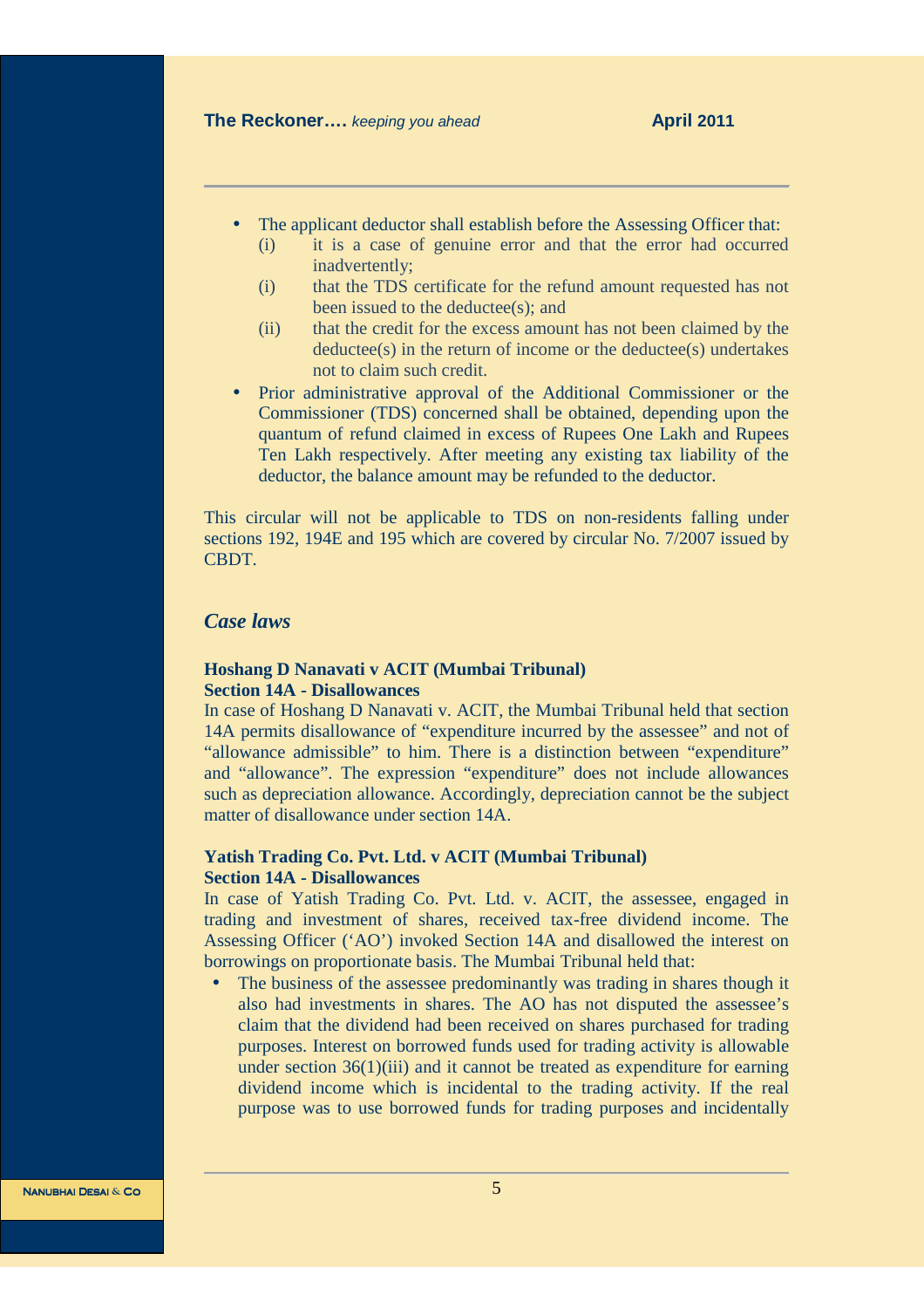there is tax-free dividend, it cannot be said that the interest has been incurred for earning the dividend income

• Although the expenditure incurred for an indivisible purpose has to be apportioned, when it is possible to determine the actual expenditure "in relation to" the exempt income or where no expenditure is incurred "in relation to" the exempt income, the principle of apportionment embedded in s 14A has no application.

# **Logitronics Pvt. Ltd. v CIT (Delhi High Court) Section 28(iv) – Waiver of Loan:**

In case of Logitronics Pvt. Ltd. v. CIT, the assessee, engaged in manufacture of electronic products, took a loan from SBI. Owing to its inability to repay the amounts due, the assessee entered into a settlement with SBI where under a part of the principal amount of the loan was agreed to be repaid. The balance portion of the principal amount and the whole of the interest was waived. The assessee offered the amount of interest waived to tax though it claimed that the principal sum waived was a capital receipt. The Delhi High Court held that the answer to the question whether the waiver of a loan is taxable as income or not depends on the purpose for which the loan was taken. If the loan was taken for acquiring a capital asset, the waiver thereof would not amount to any income exigible to tax under section  $28(iv)$  or  $41(1)$ . On the other hand, if the loan was taken for a trading purpose and was treated as such from the very beginning in the books of account, its waiver would result in income.

# **CIT v M/s. Sai Metal Works (Punjab & Haryana High Court) Section 40A(3) – Disallowance even when gross profit rate taken on adhoc basis:**

In case of CIT v. M/s. Sai Metal Works 2011-TIOL-164, it was held by the Punjab & Haryana High Court that though the provisions of block assessment are special; the argument that they are a complete Code and the other provisions cannot apply is not acceptable and Section 40A(3) would also apply to block proceedings. It further held that the argument that if income is assessed by estimation on Gross profit rate, no other disallowance can be made cannot be universally applied. If expenditure which is legally not permissible has been taken into account that can certainly be disallowed even where income is estimated.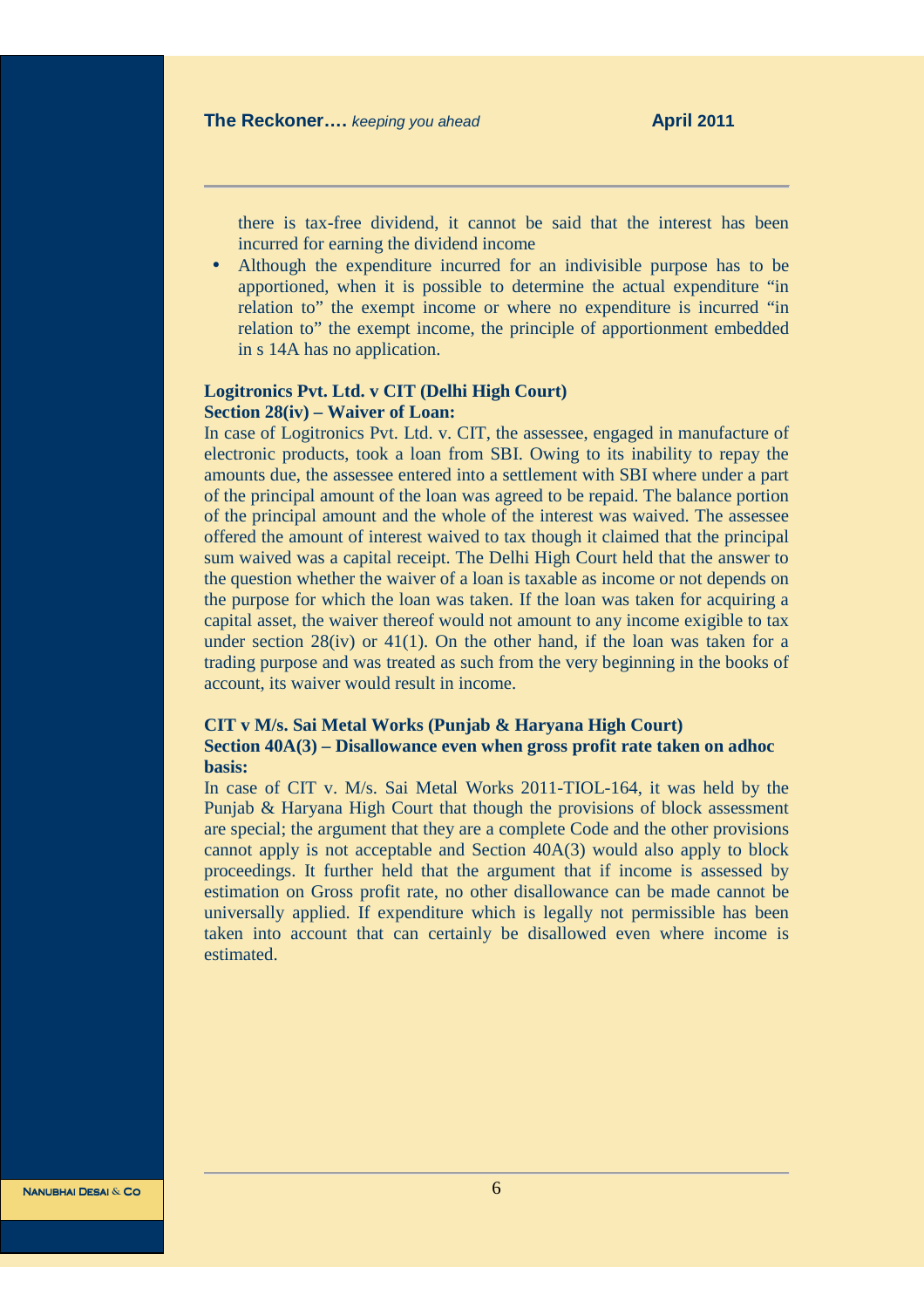# **Cauvery Spinning & Weaving Mills Ltd. (In Liquidation) v DCIT (Madras High Court)**

# **Section 45 – Capital gains vis-a-vis Other sources**

In case of Cauvery Spinning & Weaving Mills Ltd. (In Liquidation) v DCIT 238 CTR 55, the Madras High Court held that where Company Court orders payment of sale consideration of Company's Mills in instalments together with interest, interest becomes part of sale consideration liable for Capital Gains. It is not taxable as income from other sources.

# **Bharat Bjilee Limited v ACIT (Mumbai Tribunal) Section 50B - Slump sale:**

In case of Bharat Bjilee Limited v. ACIT the assessee transferred its undertaking on a "going concern" basis pursuant to a scheme of arrangement under section 391 to 394 of the Companies Act. In consideration, the transferee allotted preference shares & bonds to the assessee. The assessee claimed that the transfer was not liable to tax on capital gains on the basis that there was no "cost of acquisition" of the undertaking. The AO held that the transaction was a "slump sale" as defined in section 2(42C) and that the gains had to be computed under section 50B. This was upheld by the CIT (A). On appeal by the assessee to the Mumbai Tribunal held that

- In order to constitute a "slump sale" under section  $2(42C)$ , the transfer must be as a result of a "sale" i.e. for a money consideration and not by way of an "Exchange". The presence of money consideration is an essential element in a transaction of sale. If the consideration is not money but some other valuable consideration it may be an exchange or barter but not a sale. On facts of the case, as the undertaking was transferred in consideration of shares & bonds, it was a case of "exchange" and not "sale" and so section 2(42C) and section 50B cannot be applied;
- Further, as regards taxability under section 45 & 48, the "capital asset" which was transferred was the "entire undertaking" and not individual assets and liabilities forming part of the undertaking. There was no basis for apportioning the consideration amongst the various assets comprised in the undertaking nor could the "cost of acquisition" of the undertaking be determined. In the absence of a cost/date of acquisition, the computation & charging provisions of section 45 fail and the transaction cannot be assessed to tax.

#### **Kumarpal Amrutlal Doshi v DCIT (Mumbai Tribunal)**

# **Section 54EC – Date of issue of cheque to be taken as date of investment:**

The Mumbai ITAT ruled in case of Kumarpal Amrutlal Doshi v. DCIT that Section.54EC relief is available if cheque is issued within 6 months of transfer of long term capital asset even if cheque is cleared and bonds are issued after 6 months. When a payment is made by cheque, the 'date of payment' is the 'date of the cheque' even though the cheque may be encashed subsequently. The law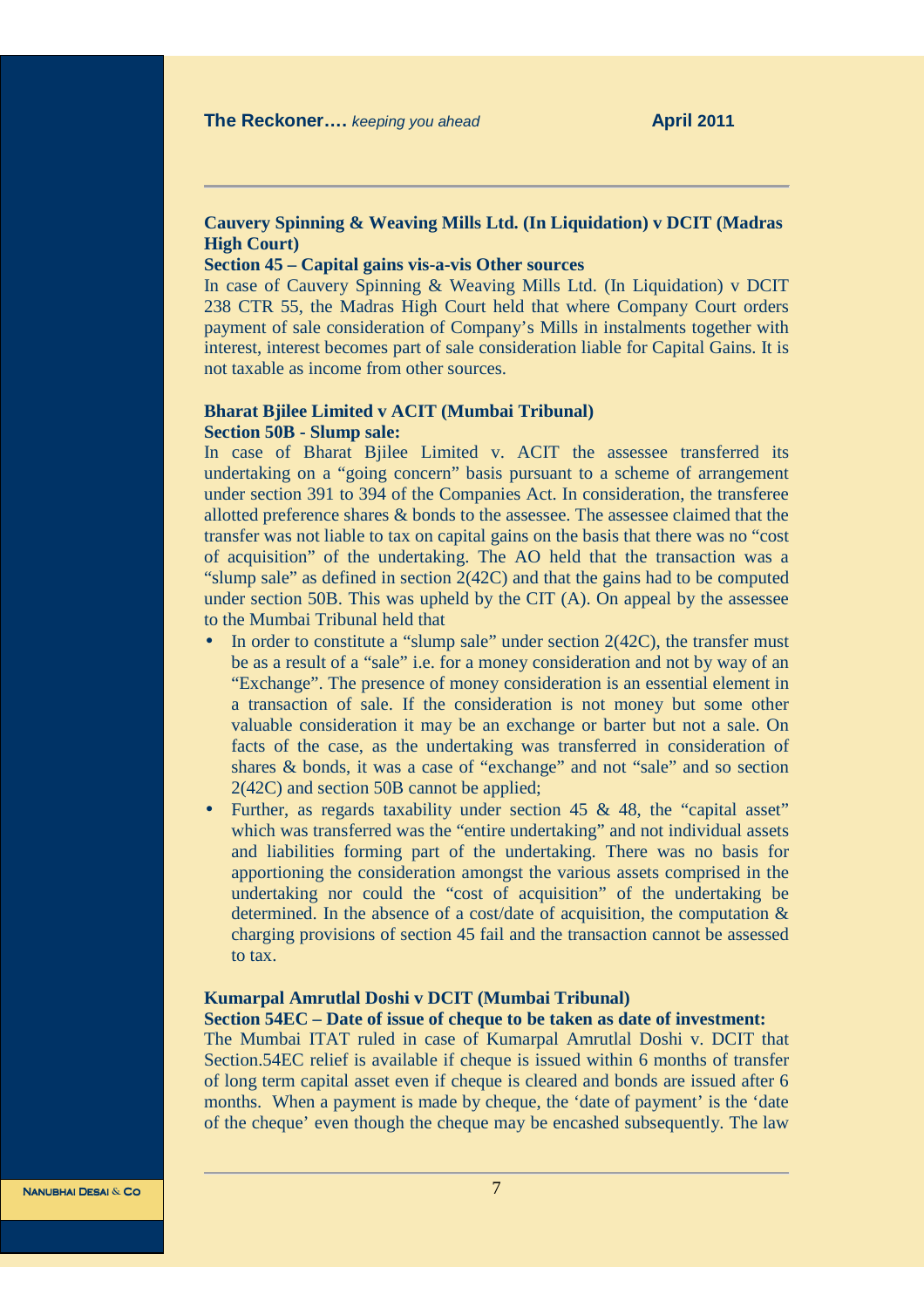as it stood on the date of transfer of the capital asset has to be applied. The fact NABARD Bonds were "specified assets" as on the date of the transfer of capital assets but were no longer "specified assets" on the date of payment is no bar to claim the relief under section 54EC.

# **Midas Polymer Compounds (P) Ltd. v ACIT (Kerala High Court (Full Bench))**

# **Section 80-IB – Production of an intermediate product also eligible for deduction:**

In case of Midas Polymer Compounds (P) Ltd. v. ACIT 237 CTR 401, the Kerala High Court (Full Bench) held that the words "production of an article or thing" in section. 80-IB doesn't necessitate production of final product in itself. Deduction under section. 80IB can be claimed even if the new industrial unit is producing a material to be used in production of final product.

#### **CIT v Interra Software India (P) Ltd. (Delhi High Court)**

# **Section 10A and Section 80 HHE (5) - Claim of deduction under another section in a subsequent year:**

In the case of CIT v. Interra Software India (P) Ltd. 238 CTR 23, the Delhi High Court held that sub-Section.(5) of Section 80HHE is no bar for claiming benefit of Section.10A simply because assessee has claimed deduction under section 80HHE in an earlier year, more so when it has been claiming exemption under section 10A in the preceding three assessment years which has been allowed by the AO.

#### **CIT v Packworth Udyog (Kerala High Court (Full Bench)) Section 115JA/JB and Section 80HHC – Determination of amount deductible:**

In case of CIT v. Packworth Udyog 331 ITR 416, the Kerala High Court (Full Bench) held that there is no such provision in SECTION.80HHC to determine export profit with reference to Profit & Loss A/c. Clause (iv) of SECTION. 115JB (2) provides that the "amount of profit eligible for deduction under section 80HHC as computed under section 80HHC (3)" has to be deducted in computing the book profits. Accordingly, only the deduction under section 80HHC, as computed, under the normal provisions is allowable.

# **Hind Syntex Ltd. v CIT (Madhya Pradesh High Court) Section 147(a) – Disclosure in accounts:**

It was ruled in the case of Hind Syntex Ltd. v. CIT 331 ITR 36 by the Madhya Pradesh High Court that in case of adequate disclosure by the assessee at various places in the final accounts regarding change in the method of depreciation from SLM to WDV, reopening of assessment beyond four years based on this information is not valid.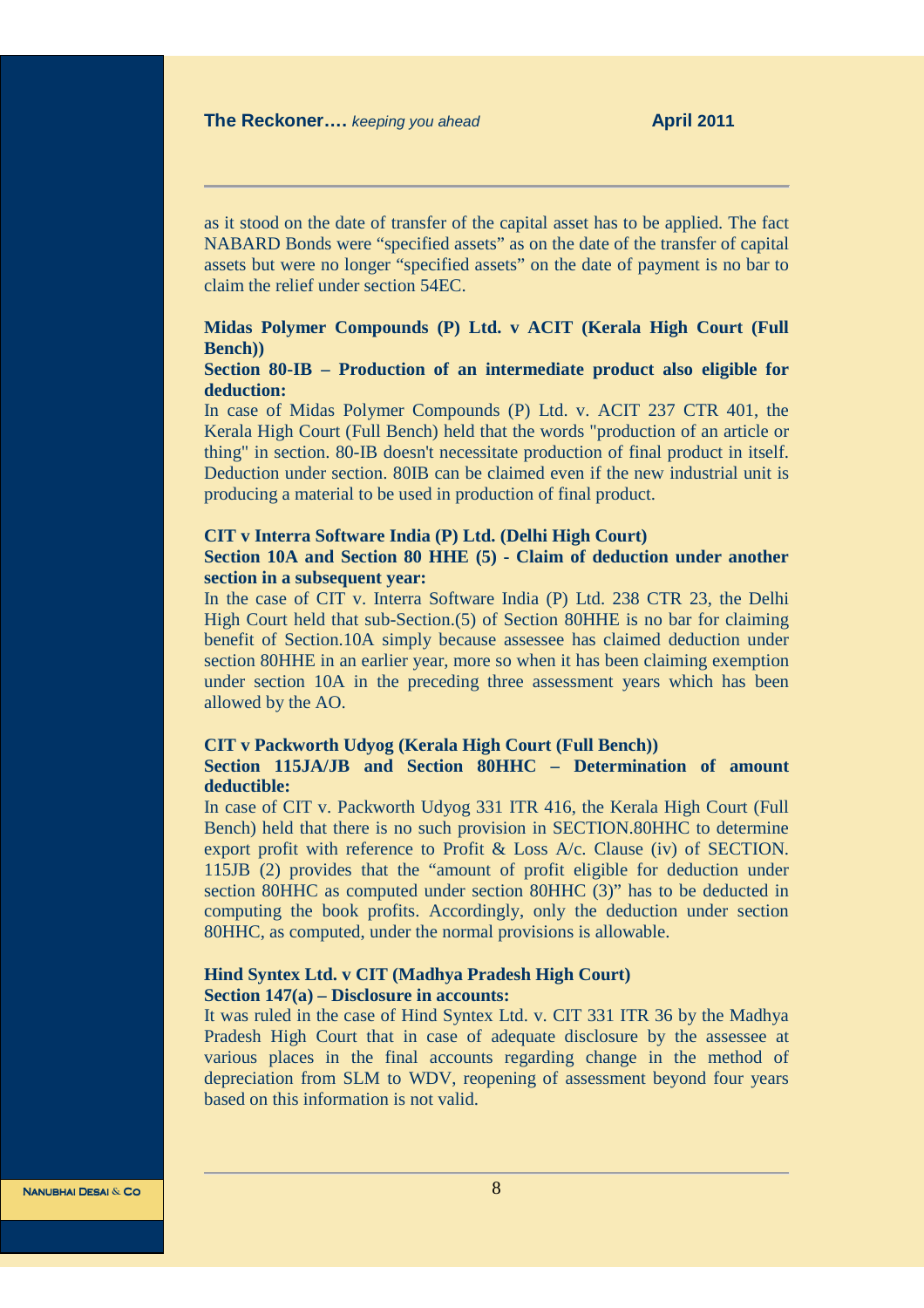# **CIT v M/s. India Sea Food (Kerala High Court)**

# **Section 154 and Section 147 – Simultaneous proceedings under both the section not valid:**

In case of CIT v. M/s. India Sea Food, the Kerala High Court held that if an assessment happens to be an under-assessment or a mistaken order, the course open to the AO is either to rectify the mistake under section 154 or to make a reassessment under section 147. While, it is correct, as held in EID Parry 216 ITR 489(Mad.), that the AO has to choose between the two and cannot initiate both proceedings at the same time, the fact that the AO invoked section 154 and dropped it does not affect the validity of re-assessment under section 147.

## **Honeywell Automation India Ltd. v DCIT (Pune Tribunal) Maintainability of stay application:**

In case of Honeywell Automation India Ltd. v. DCIT, the assessee filed a stay application before the AO, ACIT & CIT but none of the authorities dealt with it. The assessee also filed a stay application before the Tribunal which was opposed by the Department on the ground that the application was not maintainable without there first being a rejection by the lower authorities. Dismissing the department's objection, the Pune Tribunal held as follows:

- It is settled law that a Direct Stay Application filed before the Tribunal is maintainable and it is not the requirement of the law that assessee should necessarily approach the CIT before approaching the Tribunal for grant of stay.
- Further, it does not make any difference whether the assessee filed any application before the Revenue and did not await their decisions before filing application before the Tribunal or directly approached the Tribunal without even filing the applications before the Revenue authorities, when there exists threat of coercive action by the AO.

### **ITO v United Marine Academy (Special Bench Mumbai Tribunal) Section 50C - Computation of capital gain in case of depreciable assets**

In case of ITO v. United Marine Academy it was held by Special Bench of the Mumbai Tribunal that there are two deeming fictions created in section 50 and section 50C for computing capital gains on building. While section 50 modifies the "cost of acquisition" for purposes of section 48, section 50C modifies the term "full value of the consideration received or accruing as a result of transfer of the capital asset". The two deeming fictions operate in different fields and there is no conflict between them. As section 50C was inserted to prevent assessee's indulging in under-valuation, there is no logic why it should not be applied to a depreciable building; It further held that the assessee itself had considered the entire block of buildings as having been sold/transferred during the year and the same was upheld by the CIT (A) hence, the assessee's alternate argument that as the AO had held that the block of asset had not ceased to exist in the year and was in existence, section 50 could not apply as held in Roger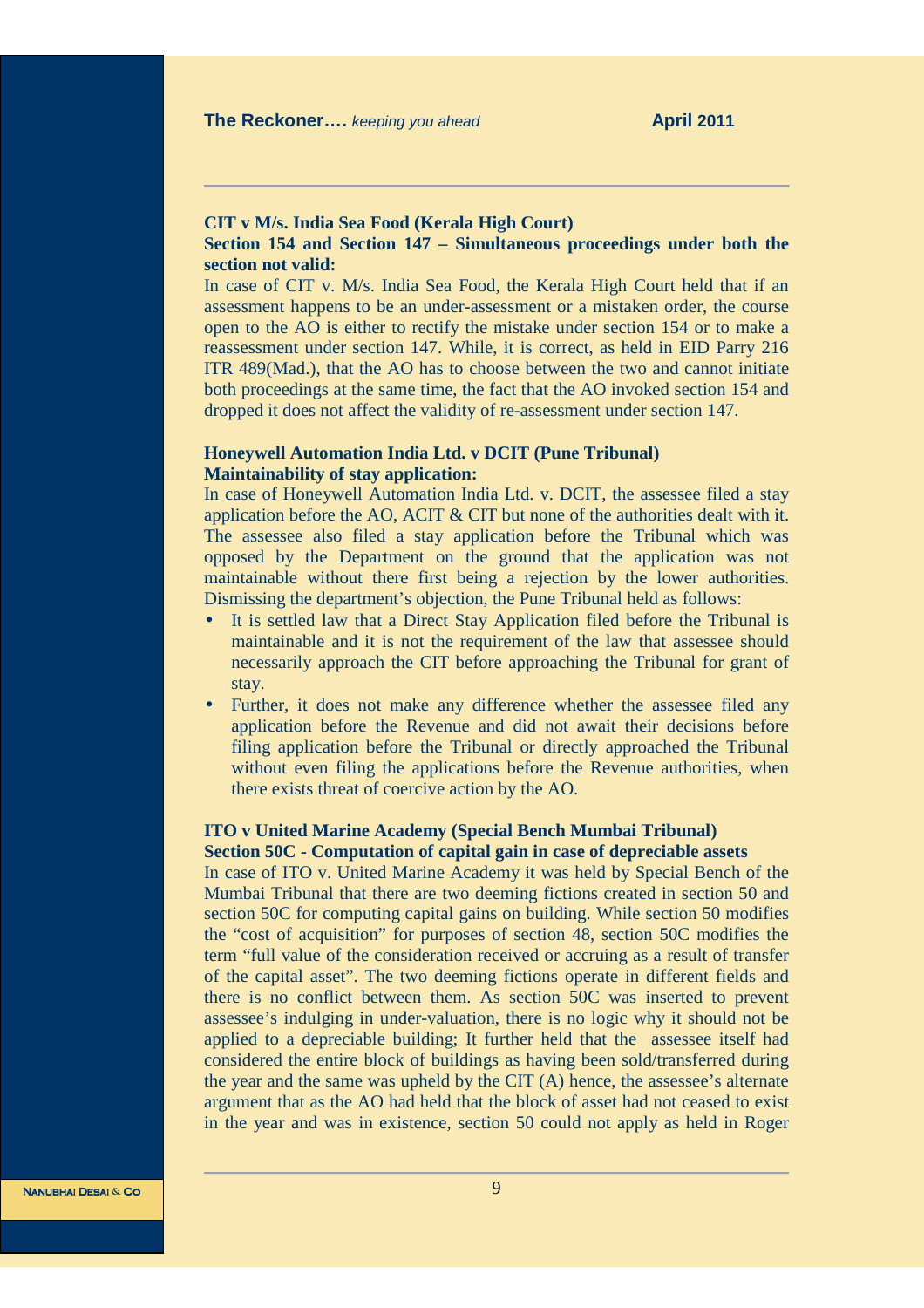Pereira Communications 34 SOT 64 is not acceptable. The assessee was not aggrieved by the finding and could not file an appeal nor was it permitted to raise it as a Respondent under Rule 27 of the Tribunal rules to raise the issue(Hukumchand Mills 63 ITR 232 (SC) and Mahalakshmi Textile Mills 66 ITR 710 (SC) distinguished).

#### **Godrej Industries Ltd v DCIT (Mumbai Tribunal)**

# **Section 14A disallowance of interest on borrowings on ground that assessee ought to have repaid borrowings instead of investing in tax-free investments invalid**

In case of Godrej Industries Ltd v. DCIT, it was observed by the Mumbai Tribunal that as per the facts of the case, borrowed funds were utilized for business purposes and the investment in shares & units was made out of own funds. It held that the A.O's argument, relying on Abhishek Industries 286 ITR 1 (P&H), that the assessee could have utilized its surplus funds for repaying the borrowings instead of investing in shares and by not doing so, there was diversion of borrowed funds towards investment in shares to earn dividend income is not acceptable in view of CIT v. Hero Cycles Ltd 323 ITR 518 (P&H) where Abhishek Industries was distinguished. Hence, disallowance u/s 14A of interest on borrowed funds was not permissible if the investment in shares was made out of own fund.

#### **Renu Hingorani v ACIT (Mumbai Tribunal)**

## **Section 271(1)(C) - Failure to voluntarily apply section 50c does not attract penalty under section 271(1)(C)**

In case of Renu Hingorani v. ACIT it was held by Mumbai Tribunal that in the given case, A.O. had not questioned the actual consideration received by the assessee but the addition was made purely on the basis of the deeming provisions of section 50C. The A.O. had not doubted the agreement or given any finding that the actual sale consideration was more than the sale consideration stated in the sale agreement. The fact that the assessee agreed to the addition is not conclusive proof that the sale consideration as per agreement was incorrect and wrong. Accordingly, there was no concealment of income or furnishing inaccurate particulars of income.

#### **Ruchi Strips & Alloys Ltd v DCIT (Mumbai Tribunal)**

## **Section 271(1)(C) - Penalty under section 271(1)(C) even if Section 115JB book profit assessed**

In case of Ruchi Strips & Alloys Ltd v DCIT it was ruled by Mumbai Tribunal that the concealment of income had its repercussions only when the assessment was done under the normal procedure. If the assessment as per the normal procedure was not acted upon and it was the deemed income assessed u/s 115JB which became the basis of assessment, the concealment had no role to play and was totally irrelevant. The concealment did not lead to tax evasion at all.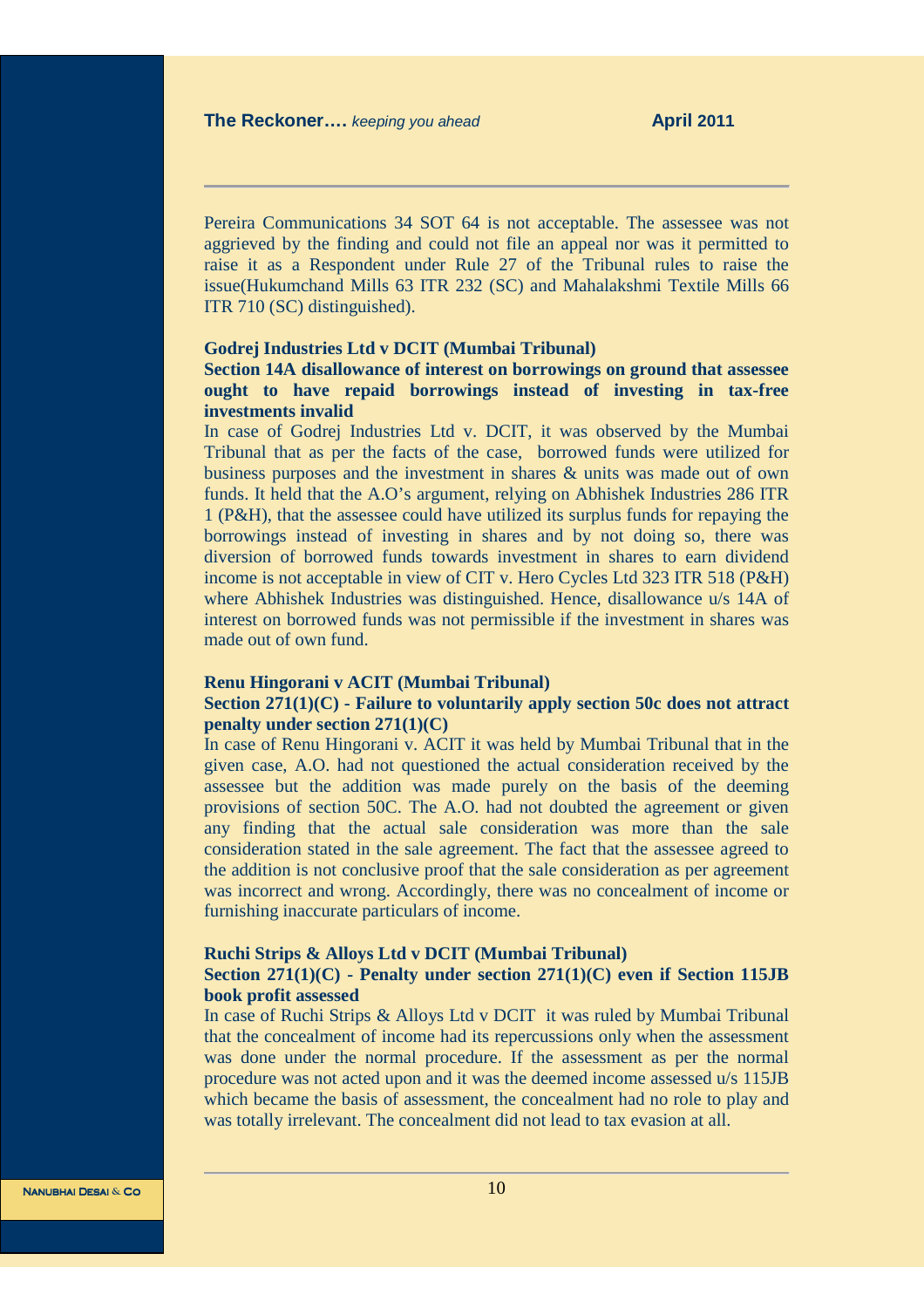### **CIT v Bharat R. Ruia (Bombay High Court)**

# **Section 43(5) - Derivatives loss is "speculation" loss- Section 43(5)(d) is not retrospective**

In case of CIT v. Bharat R. Ruia it was ruled by the Bombay High Court that Section. 43(5) defines the expression 'speculative transaction' to mean a transaction in which a contract for the purchase or sale of any "commodity" including stocks and shares is periodically or ultimately settled otherwise than by the actual delivery or transfer of the "commodity" or scrips. The expression 'commodity' is not defined and so has to be given the meaning as understood in common parlance i.e. an article of trade or commerce which is tangible in nature. As futures contracts are articles of trade and commerce which are legally permitted to be traded on the stock exchange, transactions in futures are transactions in a "commodity" as contemplated by section 43(5). Transactions in futures contracts like transactions in stocks  $\&$  shares if settled otherwise than by actual delivery would be speculative transactions u/s. 43(5). It was further observed that The argument that section 43(5) refers to contracts which are capable of settlement by actual delivery whereas the transactions in futures are incapable of settlement and therefore, transactions in futures fall outside the scope of section 43(5) is not acceptable because the very object of section 43(5) is to treat transactions which are settled otherwise than by actual delivery as speculative transactions. It is only those derivative transactions which are covered under clause (d) are taken outside the purview of section 43(5) and the rest of the transactions in derivatives continue to be covered by section 43(5).

## **Nayan Builders & Developers Pvt. Ltd. v ITO (Mumbai Tribunal) Section 271(1)(c)- Mere admission of appeal by high court sufficient to disbar section 271(1)(C) penalty**

In case of Nayan Builders & Developers Pvt. Ltd. v. ITO in quantum proceedings, the Tribunal upheld the addition of three items of income, appeal against which was filed to the High Court was admitted. The A.O. levied penalty under section  $271(1)(c)$  in respect of the said three items. It was held by the Hon'ble ITAT, Mumbai that when the High Court admits substantial question of law on an addition, it becomes apparent that the addition is certainly debatable. In such circumstances penalty cannot be levied u/s 271(1) (c). The admission of substantial question of law by the High Court lends credence to the bona fides of the assessee in claiming deduction. Once it turns out that the claim of the assessee could have been considered for deduction as per a person properly instructed in law and is not completely debarred at all, the mere fact of confirmation of disallowance would not per se lead to the imposition of penalty.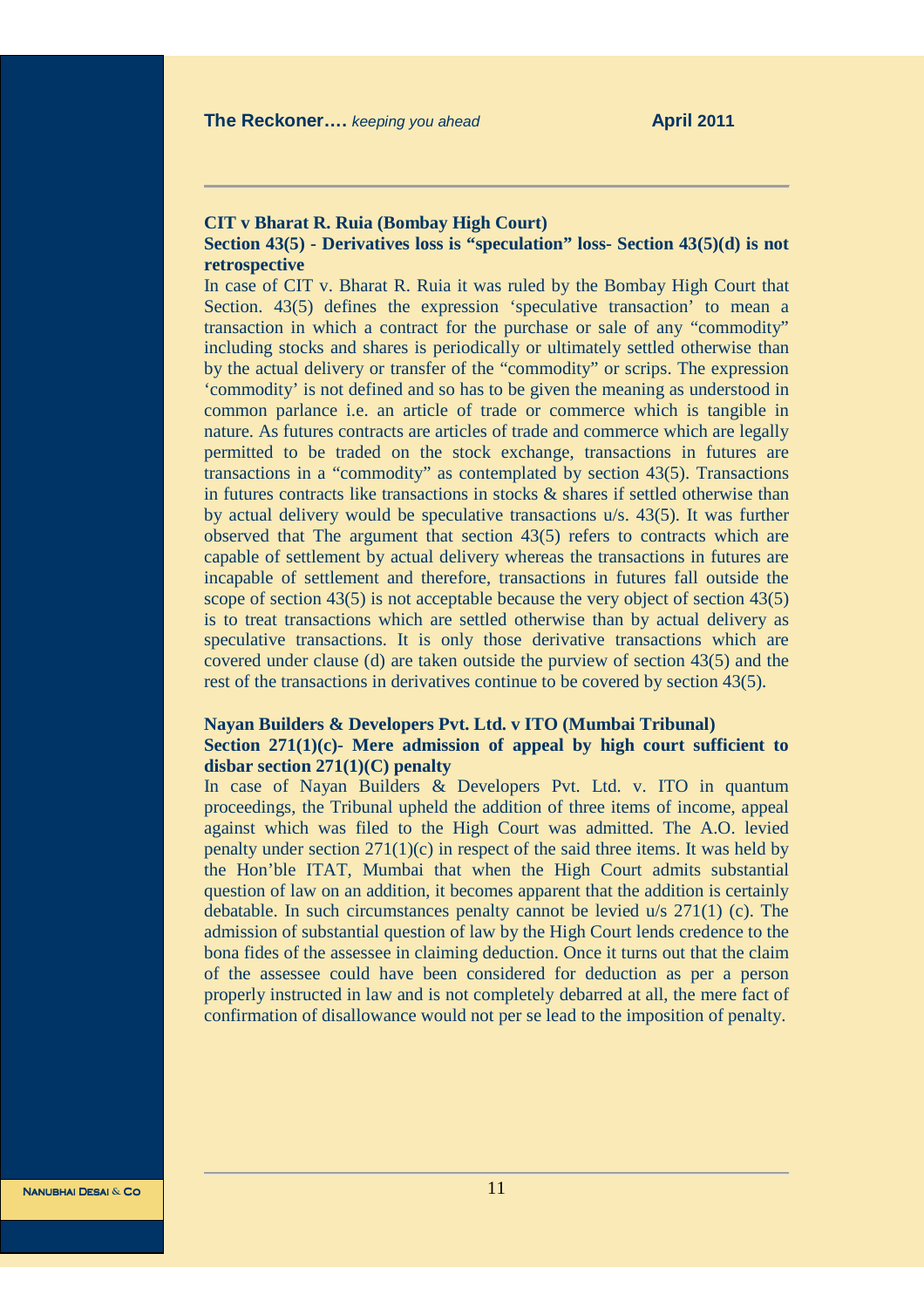# **CIT v Cadbury India Ltd (Delhi High Court)**

### **Section 271(1)(c)- no penalty for TDS breach if no "mala fide intention" or "deliberate defiance" of law**

In case of CIT v. Cadbury India Ltd it was ruled by Delhi High Court that the assessee has not disputed the quantum is not a good ground for imposition of penalty since the findings in the assessment proceedings are not conclusive. It was further decided that to levy the penalty it is required by revenue authority to bring on record that the assessee has deliberately defied the provision of the law (Anwar Ali 76 ITR 696 (SC) referred) and levy of penalty  $u/s$  271(1)(c) is not automatic. Before levying penalty, the AO is required to determine whether the failure was without reasonable cause.

On facts, there is no reason to disbelieve the assessee that the deduction u/s 194C was being done on the misconceived professional advice given by the CA No malafide intention of any kind can be attributed to the assessee for deducting tax under one provision of law than the other. This was neither the case of malafide intention nor that of negligent intention or want of bonafide, but a case of misconceived belief of applicability of one provision of law.

#### **CIT v Gujarat Power Corporation Ltd (Gujarat High Court)**

# **Section 14A disallowance of interest on borrowings on ground that assessee ought not to have used own funds for tax-free investments invalid**

In case of CIT v. Gujarat Power Corporation Ltd it was ruled by Gujarat High Court that if the assessee has sufficiently explained that a majority of the investment in the tax-free security was made before the borrowing. The assessee had demonstrated that it had other sources of investment and that no part of the borrowed fund could be stated to have been diverted to earn tax free income. As borrowed funds were not used for earning tax-free income, applying section 14A was not justified.

#### **M/s Durga Dass Devki Nandan v ITO (HP High Court)**

## **CBDT Circular which specifies that for section. 40(b)(v), the partnership deed should specify the remuneration, is invalid.**

In case of M/s Durga Dass Devki Nandan v. ITO it was ruled by HP High Court that a partnership deed which provides that the remuneration would be as per the provisions of the Act meaning thereby that the remuneration would not exceed the maximum remuneration provided in the Act is valid and deduction is admissible under section 40b(v). Section.  $40(b)(v)$  does not lay-down any condition that the partnership deed should fix the remuneration or the method of quantifying remuneration. Accordingly, CBDT circular No. 739 dated 25.3.1996 which requires that either the amount of remuneration payable to each individual should be fixed in the agreement or the partnership agreement deed should lay down the manner of quantifying such remuneration. The CBDT cannot issue a circular which goes against the provisions of the Act. The CBDT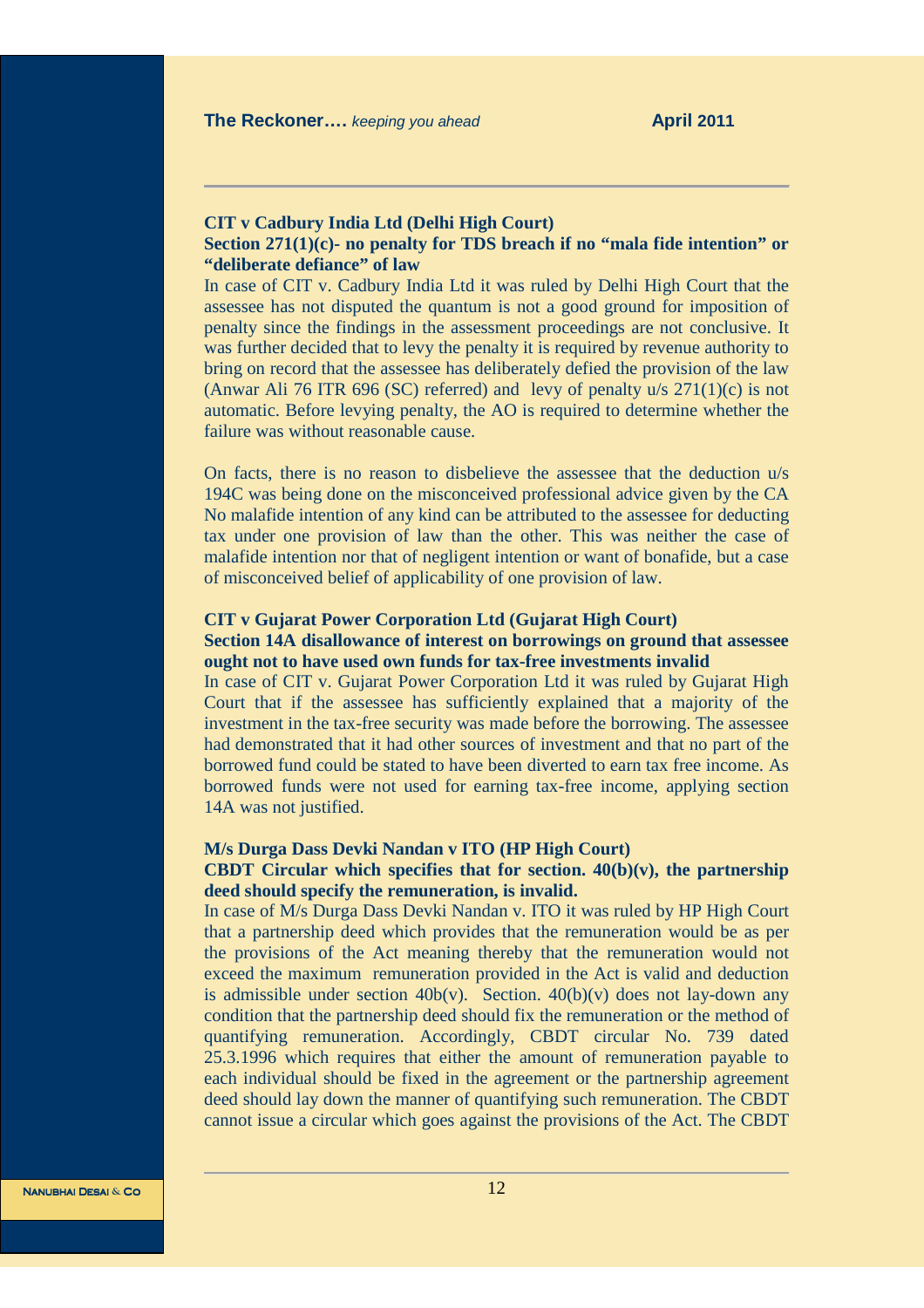can only clarify issues but cannot insert terms and conditions which are not part of the main statute.

#### **Raj Ratan Palace Co-op Hsg Soc v DCIT (Mumbai Tribunal)**

#### **Granting permission for development not "transfer" & consideration not assessable in society's hands**

In case of Raj Ratan Palace Co-op Hsg Soc v. DCIT it was ruled by Hon'ble ITAT, Mumbai that the assessee-society had merely given permission to the developer to construct on the society's land. No part of the land was ever transferred by the society. The Society continued to be the owner of the land and no change in ownership of land had taken place. Mere grant of consent will not amount to transfer of land/or any rights therein. Hence, the amount received by the members (on which some of them had paid tax) was not assessable in the assessee's hands either u/s 2(24) or as capital gains.

#### **Ramesh Babu Rao v ACIT (Mumbai Tribunal)**

### **Large volume in shares not deciding factor to hold assessee trader**

In case of Ramesh Babu Rao v. ACIT, it was ruled by ITAT Mumbai that the assessee, a retired professor, offered gains from sale of shares as short-term capital gains (STCG). The AO assessed the gains as business profits. The Hon'ble ITAT, Mumbai held that the assessee was an investor and the gains are assessable as capital gains on the following criteria:

- The assessee was a good timer of purchase and sale of shares thereby substantially increasing his gains in the stock market;
- The large turnover was because of bulk purchases and sales in scrip. There were very few transactions of purchase and sale, as the assessee was purchasing in block of a particular share in large volume. Accordingly, large volume cannot be a deciding factor to hold as a trader;
- The assessee was not a broker or sub-broker and did not have any office establishment;
- The assessee did not do any speculative activity nor indulge in any sales without delivery;
- The shares were shown as capital assets in the books of account;
- The assessee had not pledged any shares with any financial institutions, nor borrowed any funds.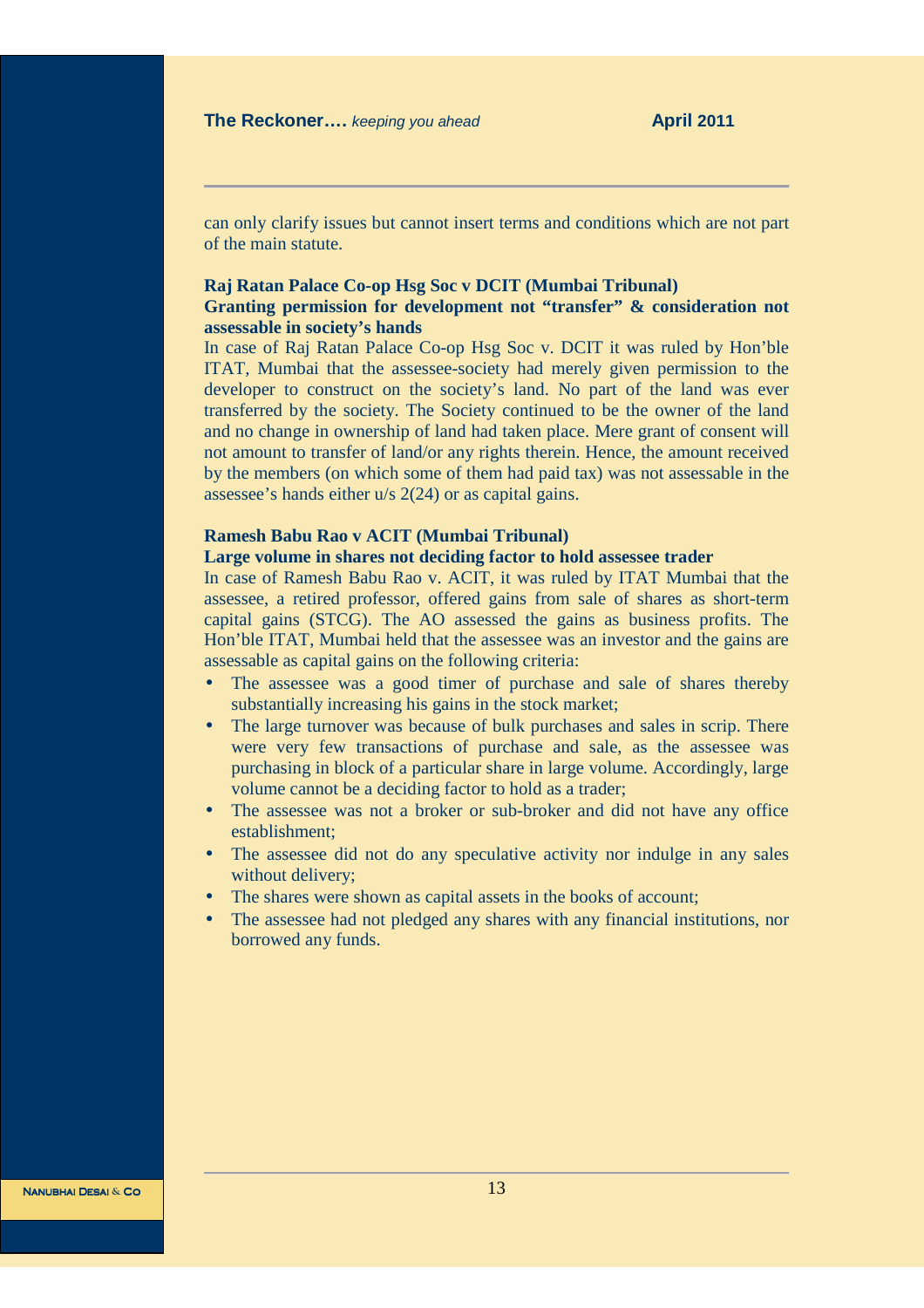# **INTERNATIONAL TAXATION**

# *Case laws*

#### **GVK Industries Ltd v ITO (Supreme Court) Parliament's powers to make laws with extra-territorial effect and section 9(1)(vii)**

The assessee challenged the constitutional validity of S.  $9(1)(\n{\rm vii})(\n{\rm b})$ . On appeal to Supreme Court, the matter was referred to the Constitutional Bench to determine the extent to which laws enacted by Parliament can have extraterritorial effect under Article 245 of the Constitution of India. The Constitutional Bench held that

- The Parliament is constitutionally restricted from enacting legislation with respect to extra-territorial aspects or causes that do not have, nor expected to have any, direct or indirect, tangible or intangible impact(s) on or effect(s) in or consequences for: (a) the territory of India, or any part of India; or (b) the interests of, welfare of, well-being of, or security of inhabitants of India, and Indians. In all other respects, Parliament may enact legislation with extra-territorial effect. This power is not subject to tests of "sufficiency" or "significance" or in any other manner requiring a pre-determined degree of strength. All that is required is that the connection to India be real or expected to be real, and not illusory or fanciful.
- However, Parliament does not have the power to legislate "for" any territory, other than the territory of India or any part of it. Parliament can only make laws for India and any law which has no impact on or nexus with India would be ultra-vires.
- The constitutional validity of section  $9(1)(\text{vii})(b)$  by relying the judgment of Electronics Corporation of India Ltd.

#### **ABN Amro Bank NV v CIT (Calcutta High Court)**

# **Interest paid by a branch of a Foreign Bank to its Head Office is deductible in the hands of the branch. Such interest is not taxable in the Head Office's hands.**

The assessee, a Netherlands Bank, carried on banking business through a PE in India. The PE borrowed funds from its HO on which interest was paid. The assessee claimed that in the computation of profits of the PE under Article 7(3)(b) of the India-Netherlands DTAA, the interest paid to the HO was deductible. The AO & CIT (A) held that while the interest was deductible in principle in the hands of the PE, it was taxable in the hands of the HO and as there was no TDS  $u/s$  195, the interest had to be disallowed  $u/s$  40(a)(i). Thus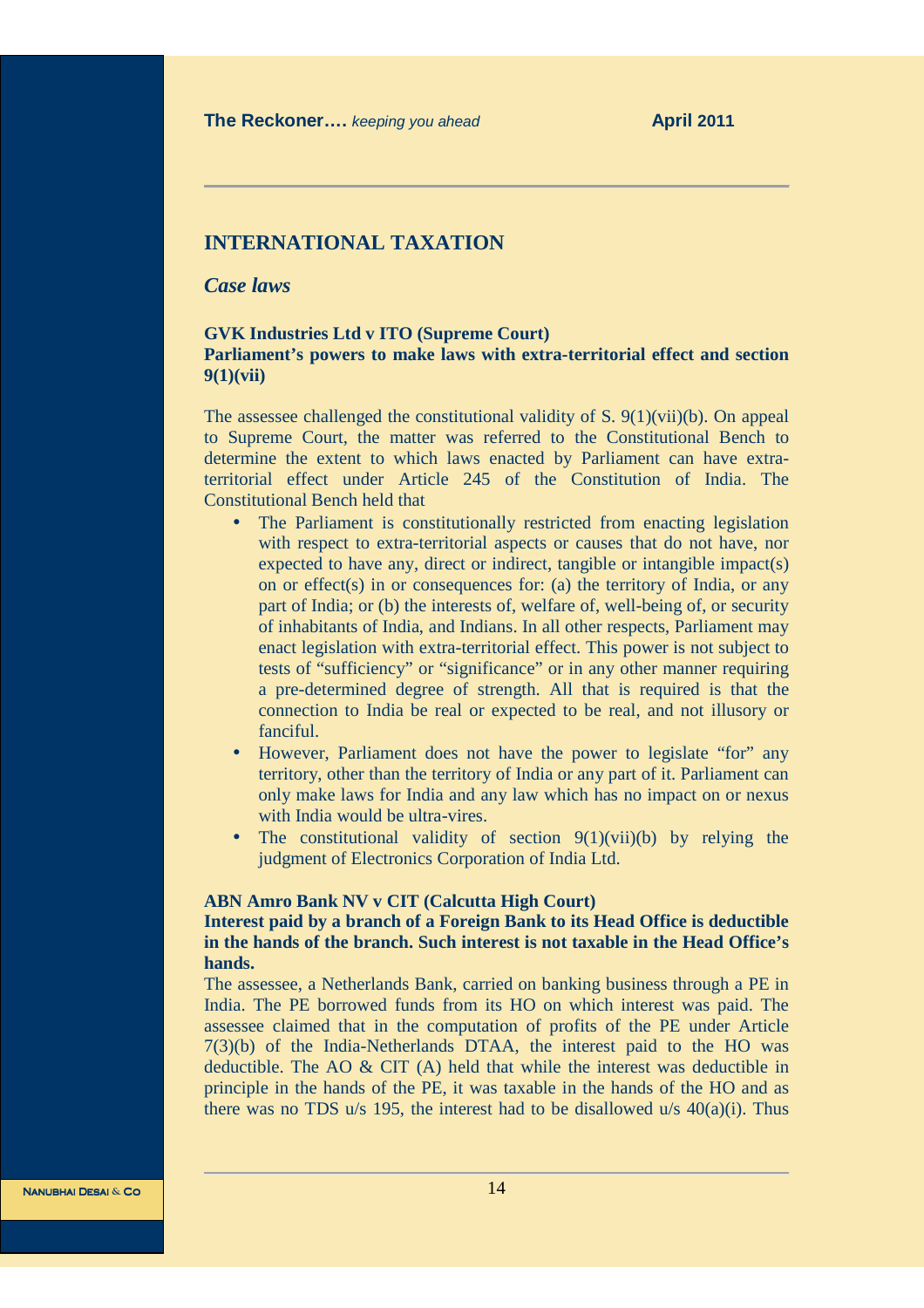the interest paid by the PE to the HO was disallowed in the hands of the PE while being assessed in the hands of the HO. On appeal, it was held that the PE and the HO were the same person and the interest paid was neither deductible in the hands of the PE nor assessable in the hands of the HO. On appeal by the assessee, held that:

- As regards deductibility of the interest in the hands of the PE, though a branch and the HO are the "same person" in general law, Articles 5 & 7 of the DTAA provide that the PE shall be assessable as a separate entity. Under Article 7(3)(b) payment of interest by a bank's PE to its HO is allowed as a deduction. The result is that the interest paid by the PE to the HO is deductible in computing the PE's profits.
- As regards taxability in the hands of the HO & obligation for TDS u/s 195, in accordance with the principles of apportionment of profits between the PE & the HO as laid down in Hyundai Heavy Industries (SC) & Morgan Stanley (SC), only the PE is to be taken as the assessee and not the HO. As the interest was not chargeable to tax in the hands of the HO, the PE was under no obligation to deduct tax u/s 195 and consequently no disallowance  $u/s$  40(a)(i) can be made in the hands of the branch.

#### **CIT v Swaraj Mazda Ltd (P&H High Court)**

# **Payment of out of pocket expense not subject to TDS u/s 195 and if certificate u/s 195(2) not withdrawn, assessee not in default u/s 201 for non deduction of TDS**

The assessee made payment of "daily allowance" to a Japanese company on account of the stay of Japanese engineers without deduction of tax at source. The AO held that the payment was assessable to tax as "fees for technical services" and that the assessee was liable u/s 201 for failure to deduct tax at source. The assessee argued that it was not liable to deduct tax at source as the AO had issued a 'No Objection Certificate" u/s 195(2). The Tribunal accepted the assessee's plea. On appeal by the department the Hon'ble High Court held that:

- The payment for out of pocket expenses is not covered under  $S(9(1)(\tilde{\text{vii}}))$ and was not taxable as FTS.
- The AO had issued a certificate u/s 195(2) authorizing the remittance without deduction of tax at source. As this certificate was not cancelled u/s 195(4), the assessee was not required to deduct tax at source and could not be treated as assessee in default. The issue whether the payments were taxable or not need not be gone into.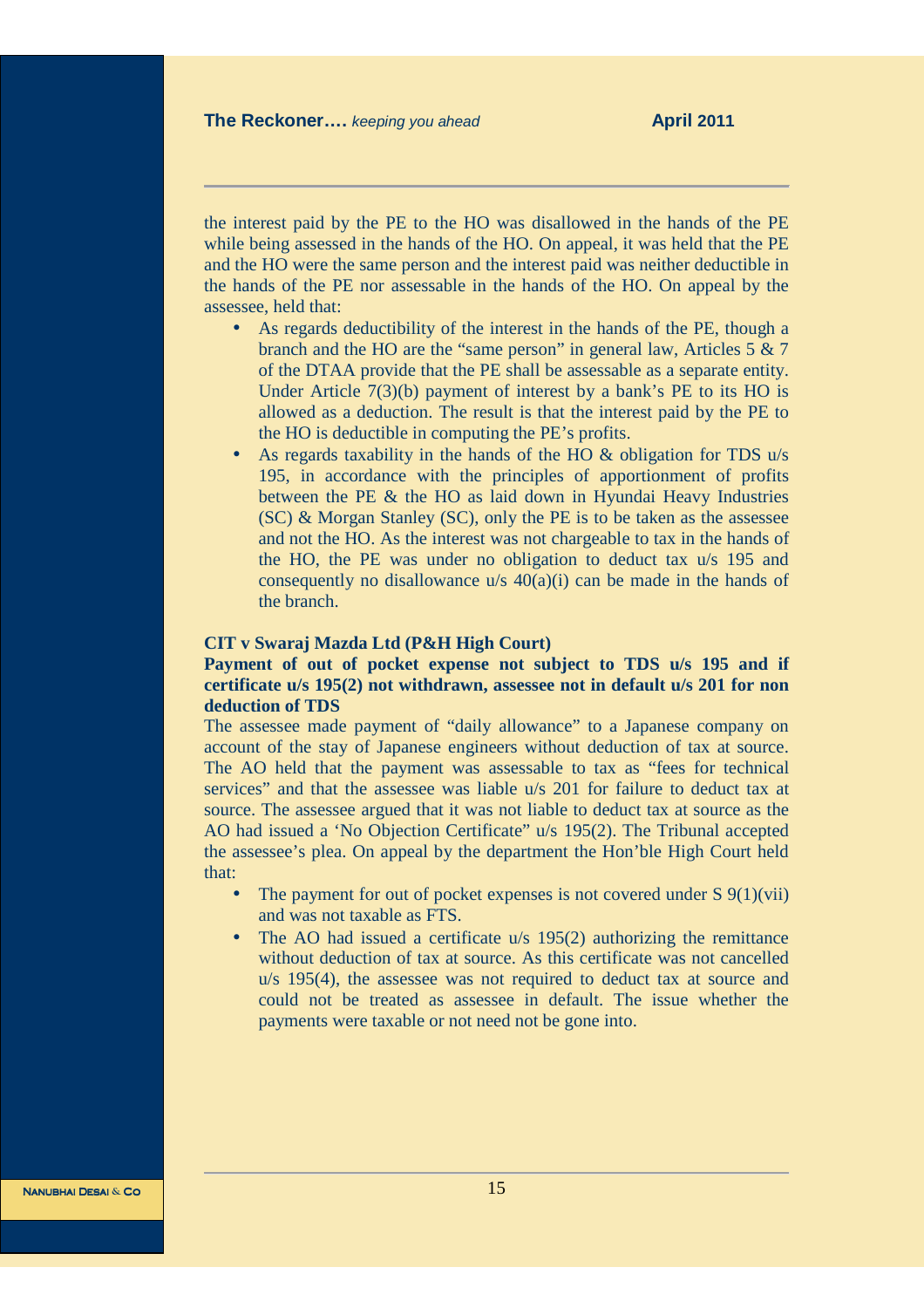#### **Pankaj Extrusion Ltd v ACIT (Gujarat High Court)**

# **S. 144C order cannot be passed if no transfer pricing adjustments made by TPO**

The TPO passed an order u/s 92CA (3) stating that the transactions with affiliated enterprises were at arms' length and no transfer pricing adjustments were to be made. Pursuant to that the AO passed a draft assessment order u/s 144C. The assessee filed a Writ Petition to challenge the draft assessment order. The Hon'ble High Court held:

- U/s 144C(1) the AO has to pass a draft assessment order in the case of an "eligible assessee" which is defined in s.  $144C(15)(i)$  to mean any person in whose case the variation from returned income arises as a consequence of the order of the TPO u/s 92CA(3).
- **As no transfer pricing adjustments had been made by the TPO, the assessee was not an "eligible assessee" and the AO had no jurisdiction to pass the draft assessment order.**

#### **VNU International B.V. v DIT (AAR)**

## **Even when no tax is payable in India, a tax return is required to be filed in India**

The Applicant, VNU International B.V. a tax resident of Netherlands, transferred 50% shares of ORG-IMS Research Pvt. Ltd. ("ORG-IMS"), an Indian company to IMS-AG & Interstatistik AG ("IMS-AG"), a company incorporated in Switzerland.

One of the issues raised by the Applicant from the above sale of shares to IMS-AG was if gains on sale of above shares are not taxable in India, whether the Applicant has to file a return under Section 139 of the Act.

Regarding filing of return of income, the applicant is of the view that as the income is not taxable in India, it is not under any obligation to file the return of income under section 139(1) of the Act. The Authority rejected the contention that when the resulting income is nil, there is no obligation to file return of income, and emphasized that as per the third proviso to Section 139(1) of the Act, every company is required to file its return of income, whether it has an income or a loss and due consideration should be given to the fact that the legislature in its wisdom has not provided any exception to this rule in case of companies unlike other categories of taxpayers u/s 115AC(4) and also as Section 139(1) would extend to the Applicant, a foreign company, which is covered within the definition of a 'company' under Section 2(17) of the Act.

The Authority highlighted that the Applicant has accepted that the income arising from the sale of shares is liable to be taxed in India by virtue of Section 5(2) of the Act, although the same is not payable in India due to the application of the Treaty. The Authority concluded that instead of causing inconvenience to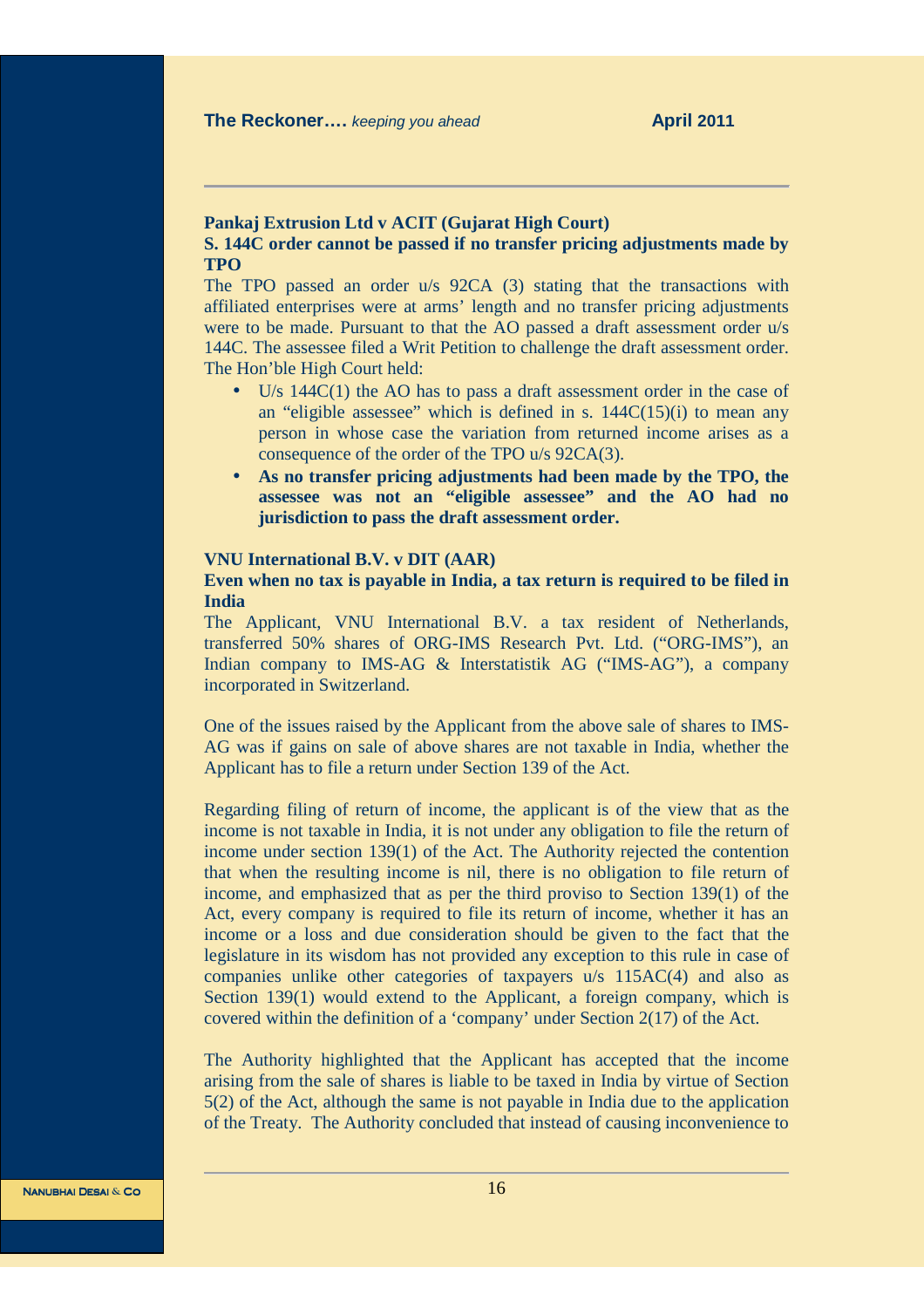the Applicant, the process of filing of return would only facilitate the Applicant in all future interactions with the Income tax department.

#### **D.B. Zwirn Mauritius Trading No. 3 Ltd v DIT (AAR)**

### **Gains derived by a Mauritius company from sale of shares of Indian company not subjected to tax in India**

The Applicant, a company incorporated in Mauritius and holding a tax residency certificate obtained from Mauritius Revenue Authorities entered into an agreement to sell shares of an Indian company to another Mauritius company. Question arose as to the taxability of gains derived by the Mauritius company from the sale of shares of Indian company in India.

The Authority held that under the Tax Treaty between India and Mauritius, gains derived by a Mauritius company are taxable in Mauritius. The decision upholds the sanctity of Circular No. 789 dated 13.04.2000 and Circular No. 682 dated 30.03.1994 and various precedent judicial pronouncements in case of E\*Trade Mauritius and Azadi Bachao Andolan.

# **Shri Rajeev Sureshbhai Gajwani v ACIT (Special Bench of Ahmedabad Tribunal)**

# **Non-Resident can invoke non-discrimination clause of tax treaty to avail the benefit of tax holiday**

The taxpayer, a sole proprietor and a US tax resident, carrying on the business of exports of software through its Permanent Establishment (PE) in India. Taxpayer claimed deduction in respect of profit earned from export of computer software under section 80HHE of the Income-tax Act by invoking provisions of Article 26(2) of India-USA Double Taxation Avoidance Agreement ("tax treaty"). Taxpayer claim for deduction under section 80HHE was based on the fact that he should not be treated as less favorably than a person resident in India and the deduction under section 80HHE should be allowed to him in view of Article  $26(2)$  of India-USA tax treaty. AO and CIT(A) disallowed the claim of the taxpayer and were of opinion that benefit of section 80HHE is available to person resident in India, taxpayer being non-resident is not entitle for the benefit of section 80HHE. On appeal, allowing the claim of the taxpayer, the Special Bench of Ahmedabad Tribunal observed that under Article 26(2) of the India- US tax treaty taxation of PE of an enterprise of a contracting state in other contracting state shall not be less favorable in that other contracting state than the taxation of an enterprise of that other contracting state carrying on the same activities. In other words, exemption and deductions available to Indian enterprises would also be granted to US enterprise if they are carrying on the same activity.

**Note: this decision brings out the fact that Article 26(2) of the tax treaty has precedence over Article 7 of the tax treaty to the extent deduction are of general nature.**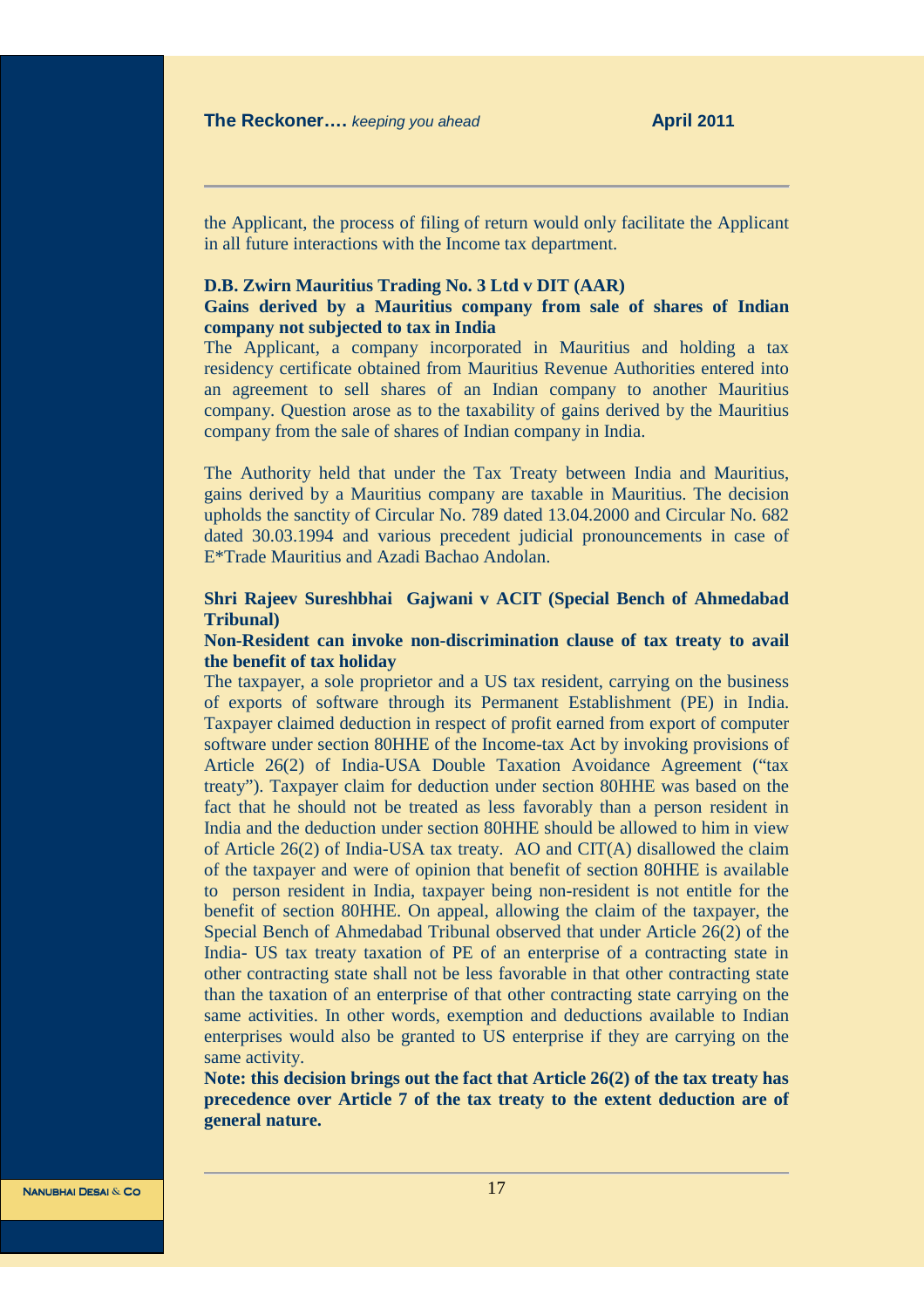# **Areva T&D v ADIT (Delhi High Court)**

#### **Despite view taken for grant of certificate under section 195(2)/197 order, reopening under section 147 valid**

The assessee was awarded contracts for on-shore supply, on-shore services and off-shore supply by Power Grid Corporation of India Ltd (PGCIL). PGCIL filed an application u/s 195(2) and obtained an order from the AO that tax had to be deducted at 10% on certain payments and at Nil rate on other payments. The assessee obtained s. 197 certificates to the same effect. Subsequently, the AO revised the s. 197 order and directed that tax be deducted at a higher rate even in respect of payments received in earlier assessment years for which Nil rate had been prescribed. This was challenged by the assessee and it was held by the High Court that the revision in TDS rates would apply prospectively. Subsequently, the AO issued notice u/s 148 alleging that income had escaped assessment. This was challenged by the assessee on the ground that as the s. 195/197 orders had been passed after full application of mind, the reopening was based on a "change of opinion".

The High Court held that

- It is well settled that orders passed u/s 195(2) and 197 are provisional and tentative. These orders do not bind the AO in regular assessment proceedings and do not pre-empt the Department from passing appropriate orders of assessment.
- Under Explanation 2 (a) to s. 147, a case where no return is filed is deemed to be a case where income has escaped assessment. On a combined reading of s. 195 and 197, if any opinion is expressed at the time of grant of certificate it is tentative or provisional or interim in nature and does not debar the AO from initiating proceeding u/s 147 on the ground that there has been a change of opinion.

# **Note: In CIT v/s Swaraj Mazda Ltd (P&H High Court) it was held that Assessee not in default u/s 201(1) if it follows the certificate issued u/s 195(2) of the Act.**

#### **M/s Richter Holding Limited v ADIT (Karnataka High Court)**

**Lifting of Corporate veil in case of sale of shares between two non residents**  Richter Holding Limited ("taxpayer"), a Cypriot Company, entered into an agreement to purchase and acquire 60% of the shares of a UK Company Finsider International Company Limited ("Finsider") from another UK Company Early Guard Limited ("Early Guard") in the year 2007. Finsider in turn held 51% of the shares of an Indian Company Sesa Goa Limited ("Sesa Goa"). There was also an offer by the taxpayer to buy additional 15% shares of M/s Sesa Goa Ltd. The Revenue Authorities issued a show cause notice notice to the taxpayer since in their view the taxpayer had failed to deduct tax on the payments made by it to Early Guard for purchase of shares of Finsider since in their view the sale of Finsider shares had led to an indirect acquisition of 51% of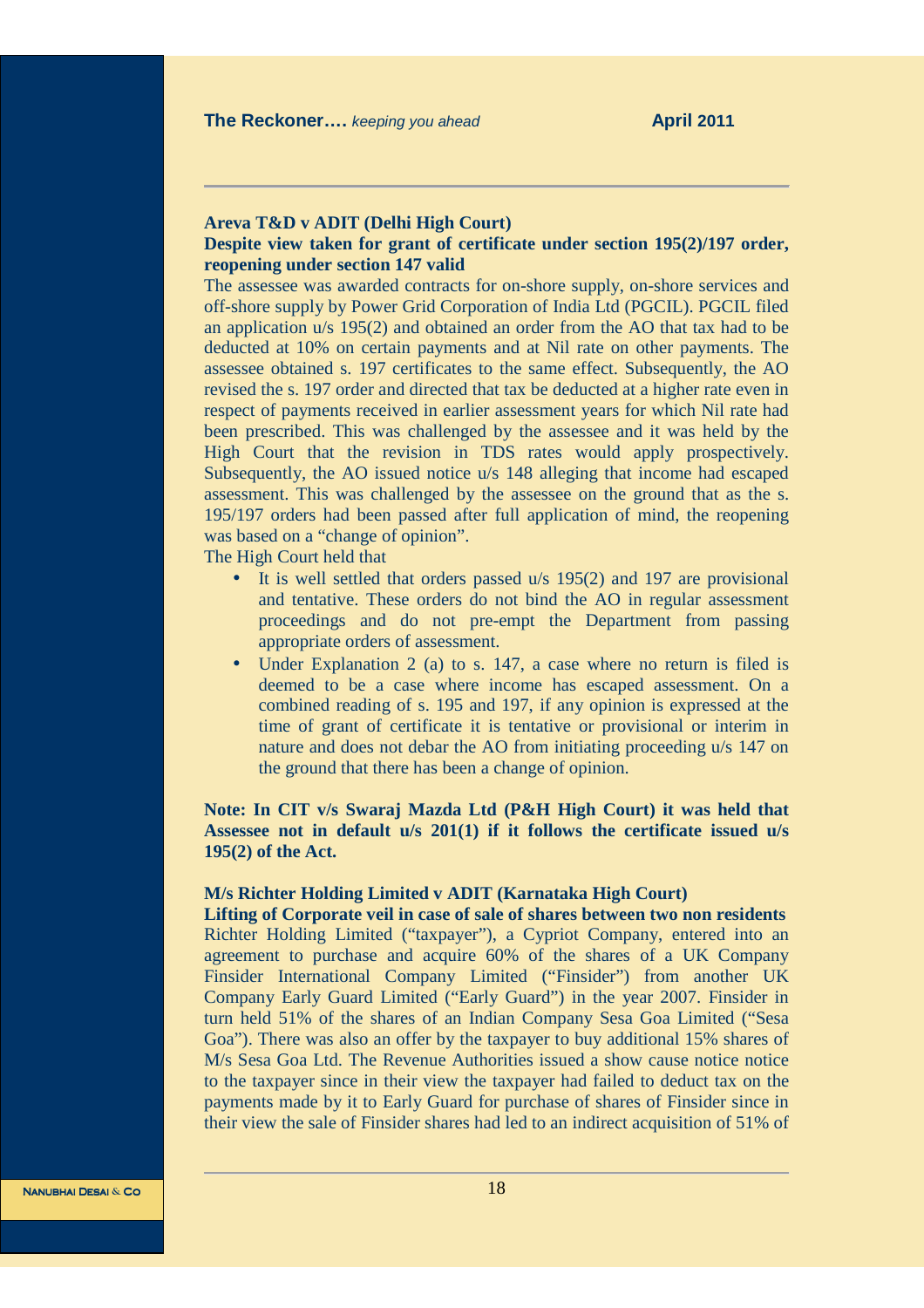shares in Sesa Goa was a taxable event as as per the provisions of inter alia Section 9, the shares of Sesa Goa being constituting a capital asset in terms of Section 2(14) of Income Tax Act ("ITA"). Aggrieved by the show cause notice issued by the Revenue Authorities, the taxpayer filed a Writ Petition before the Karnataka High Court ("the High Court") challenging the legality of such notice.

The taxpayer contended that the transfer in question was that of the shares of a UK company between two non residents. The taxpayer contended that such transfer did not tantamount to acquisition of immovable property or controlling the management of an Indian company and it was only an incident of ownership of shares pursuant to holding of the shares. Thus, the question of treating the same as capital gains and obligation to withhold tax on the same did not arise.

The High court has directed the taxpayer to urge all contentions before the respondent authority pursuant to such show cause notice issued to contend that the purchase of 51% shares does not amount to transfer of capital asset. The High Court has asked the authorities to ascertain whether taxpayer as a majority shareholder enjoys the power by way of interest and capital gains in the assets of the company and whether transfer of shares in the case on hand includes indirect transfer of assets and interest in the company. The High Court observed that "it may be necessary for the fact finding authority to lift the corporate veil to look into the real nature of transaction to ascertain virtual facts", and thus seemingly gave a implicit approval to the principal of form over substance.

#### **Transworld Garnet Company Ltd (AAR)**

# **Denial of the benefit of the second proviso to s. 48 to a non-resident would not amount to discriminatory treatment in terms of art. 24 of the DTAA with Canada**

The applicant was a company registered under the laws of Canada. It held 74 per cent of the equity share capital in Transworld Garnet India (P) Ltd. (TGI). The applicant entered into a share purchase agreement on 10th June, 2008 with V.V. Minerals, a partnership firm registered in India for transfer of its shareholding in TGI. The question posed before the AAR was whether the denial of indexation benefit to a non-resident tantamount to discriminatory tax treatment under Art. 24 of the India-Canada DTAA?

While examining the provisions of Art. 24 of India-Canada DTAA, AAR observed that Article 24 aims at ensuring equality of treatment to the nationals of the Contracting States so that they are not subjected to any taxation requirement which is more burdensome to the nationals of one State as compared to the nationals of the other State in the same circumstances and that different treatment does not constitute discrimination unless it is arbitrary. It further observed that Article 24 seeks to prevent differentiation solely on the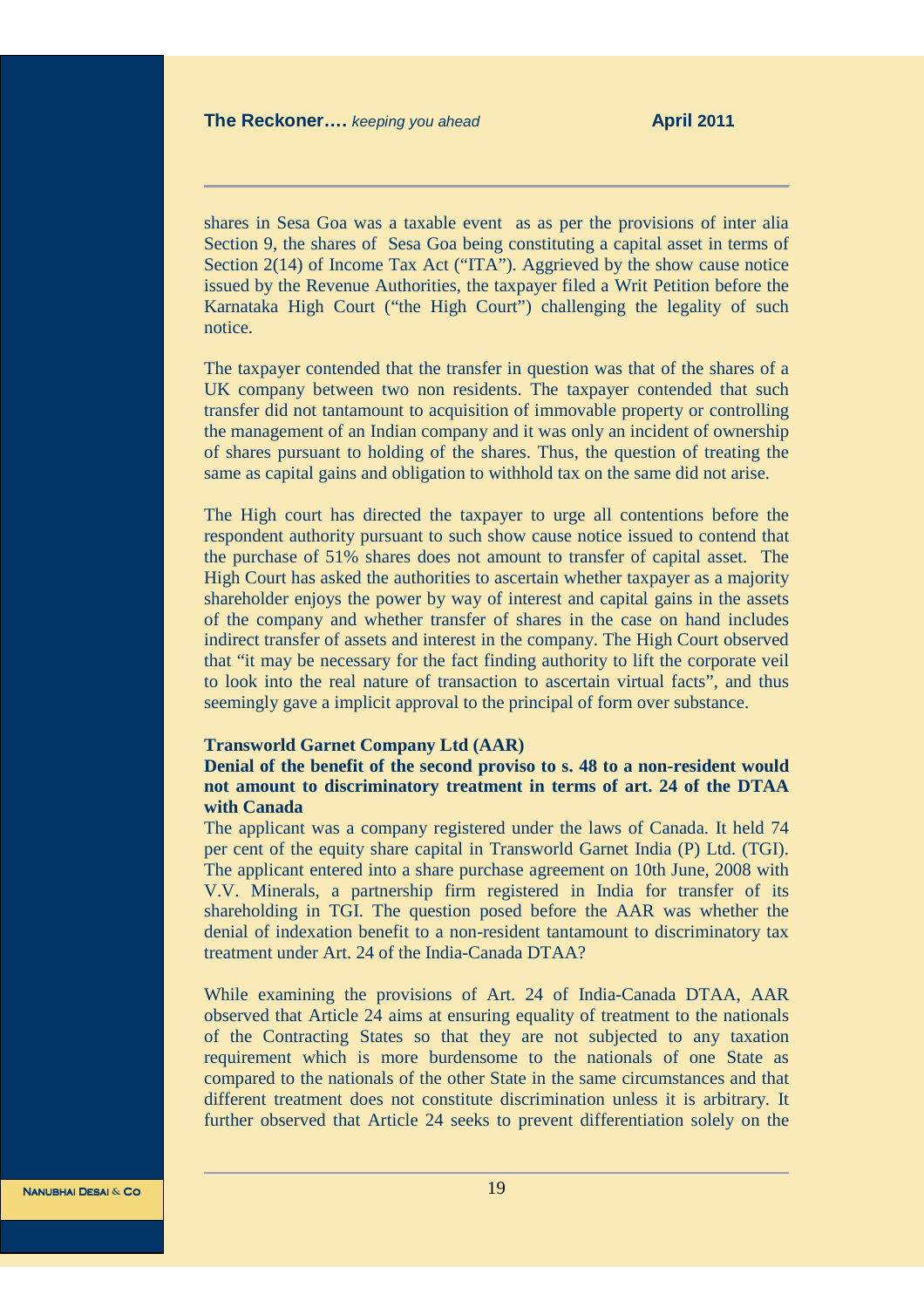ground of nationality. A comparison cannot be made between a resident and a national of one State and a national of another State to contend that they must be taxed in the same way. A State is not obliged to extend the same privileges to non-residents which it accords to its own residents. Therefore, discrimination on account of nationality other than residence may be prohibited. It further explained that a situation may arise wherein a foreign national may be resident and an Indian national may be non-resident or that both the nationals may be non-residents. But being of different nationalities and being non-residents, the nationals cannot be said to be discriminated in terms of Art. 24 of the DTAA.

Therefore, it came to the conclusion that the denial of the benefit of the second proviso to s. 48 to a non-resident assessee while computing capital gains arising from the sale of shares would not amount to discriminatory treatment in terms of Art. 24 of the DTAA with Canada.

#### **3i Infotech Ltd v DCIT (ITAT)**

**Deputation of personnel to foreign subsidiary without consideration falls within the definition of "international transaction" in S. 92B(1) of ITA. ALP to be determined in such cases if there is erosion of tax base in India. (b) Jurisdiction of TPO is restricted to the transactions referred to him by the AO under S. 92CA(1) of ITA** 

The assessee had deputed three of its employees to its subsidiary in US. Since it did not consider to the transaction to be covered within the definition of "international transaction" as given in S.92B(1) of ITA, it did not report the same in Form 3CEB. The question before the Tribunal was whether the aforesaid transaction would be considered as "international transaction" and if affirmative, whether ALP was required to be determined in such a case. Further, since the AO had not referred the transaction to the TPO, whether TPO was empowered to determine the ALP in such a transaction.

The Tribunal held that Definition of "international transaction" in S. 92B(1) was wide enough to include any arrangement between two AEs for allocation of cost in connection with a benefit, service or facility provided. Therefore, the act of deputation of three employees by the assessee to its US subsidiary was covered by the said definition. The fact that no consideration was paid for such transfer could not take the transaction out of the purview of S. 92 of ITA.

It further held that the deciding factor as to whether ALP has to be determined in such cases will be to see if the Indian tax base is eroded. If there is likely to be erosion of Indian tax base then the AO will be well within his powers to determine income arising out of such international transaction. Therefore the AO was well within his powers to examine the transaction with a view to determine the ALP of this transaction and determine income which the assessee ought to have earned on the transaction.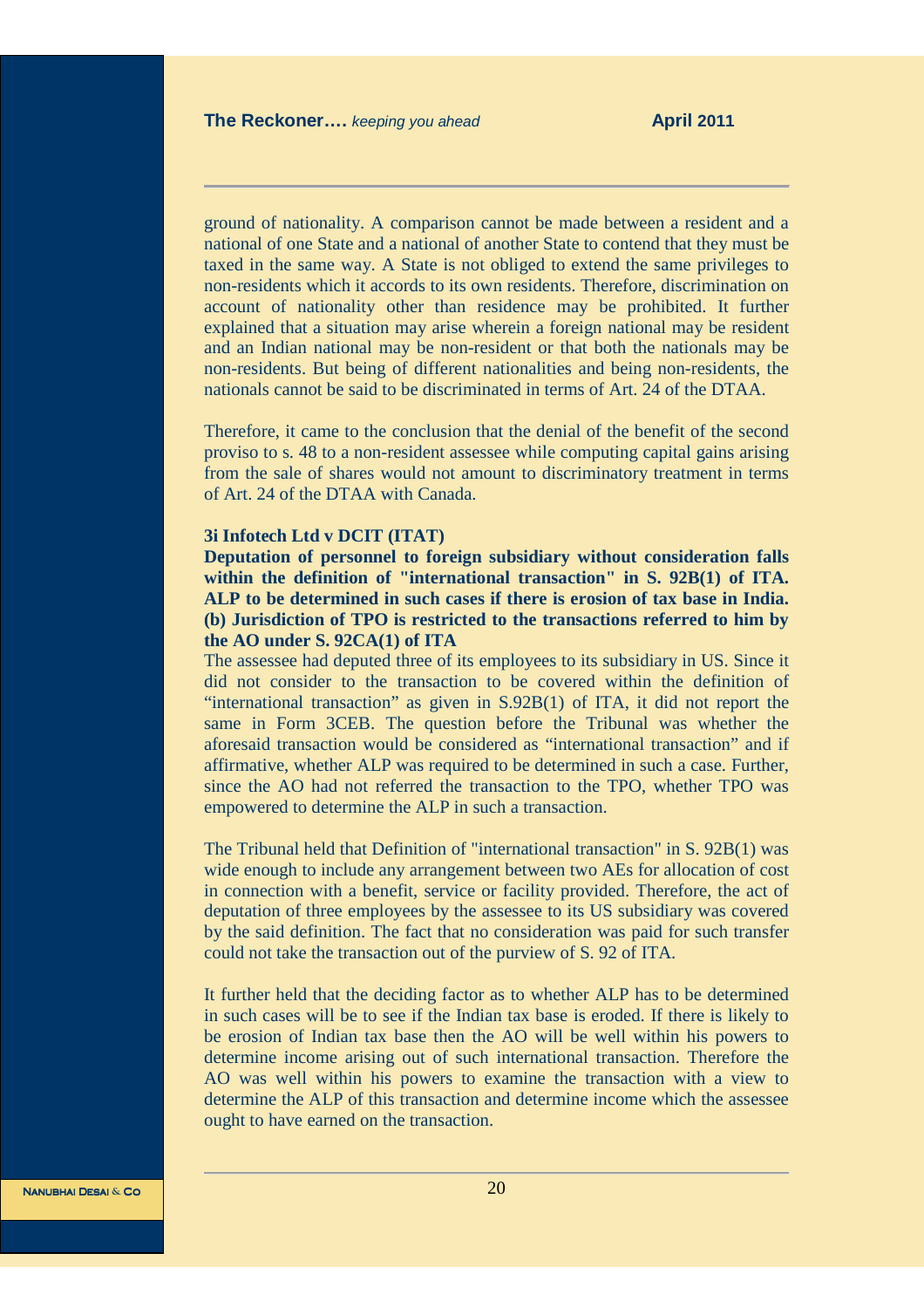With regard to the question of jurisdiction of TPO, Relying on CBDT Instruction No. 3 of 2003 dated 20th May 2003, the Tribunal held that TPO cannot determine the ALP in relation to an international transaction not referred to him by the AO under s. 92CA(1) and that, if during the course of proceedings before him, it was found that there are certain other transactions which have not been referred to him by the AO, he would have to take up the matter with the AO so that a fresh reference is received in regard to such transactions.

(It is to be noted that an amendment was brought in Sec 92CA vide Finance Act 2011 to take effect from 1st June 2011 to annul the effect of CBDT Instruction No. 3 of 2003. The amendment states that Transfer Pricing Officer shall have the jurisdiction to determine the arms length price of the transaction which is noticed by him also in the course of proceedings before him in addition to the transactions already referred to the TPO by the Assessing Officer.)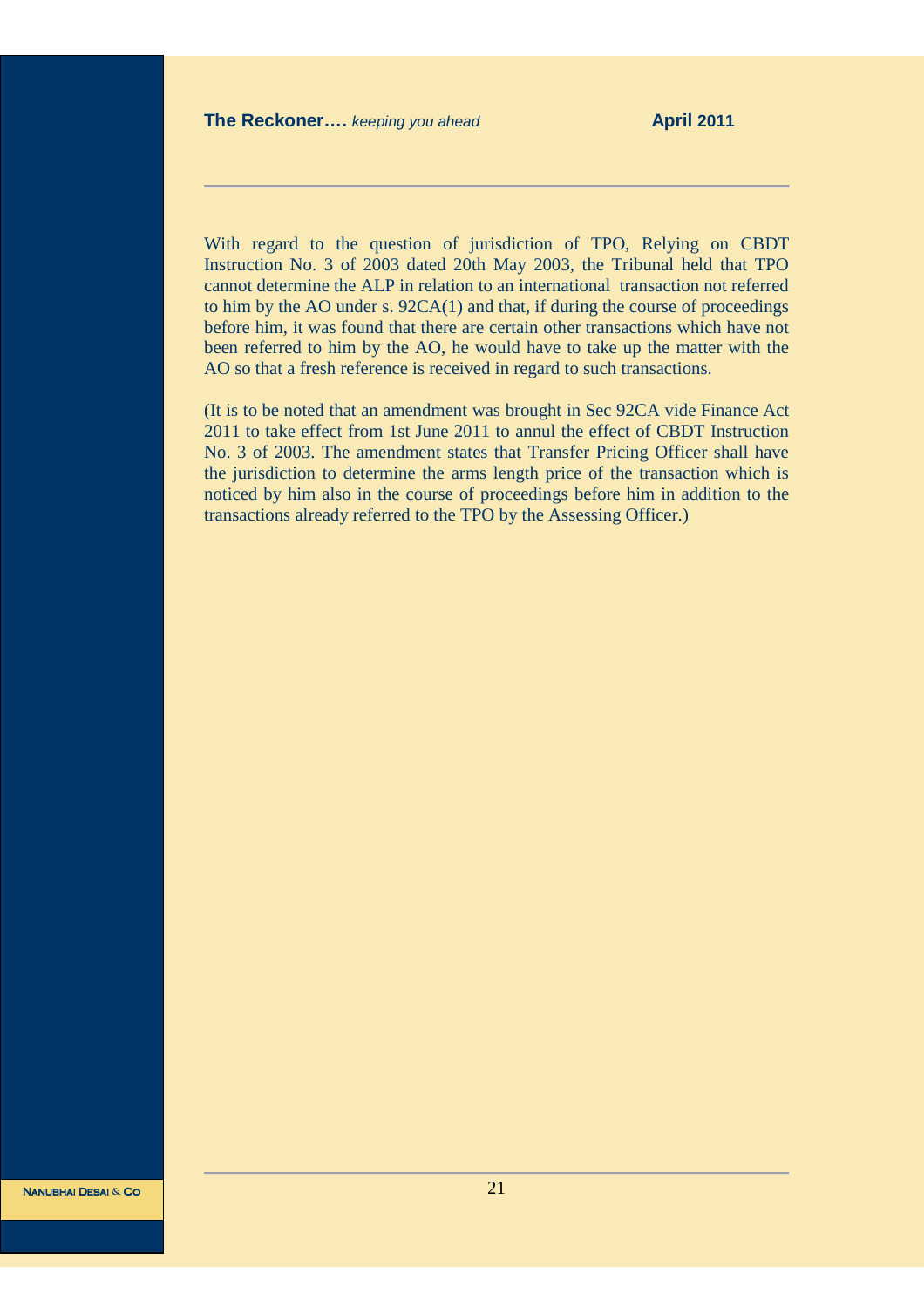# **SERVICE TAX**

# **Circulars and notifications**

### **Amendment in Point of Taxation Rules**

Following services have been specified as Continuous Service for the purpose of POT (point of taxation Rules, 2011)

- Commercial or Industrial Construction Service,
- Construction of Complex Service,
- Telecommunication Service,
- Internet Telephony Service and
- Works contract Service

### **Finance Act, 2011 brought into force with effect from 1 May 2011**

The new taxable services and amendments to existing taxable services defined under section 65 of Finance Act, 1994 (the Act) will be brought into effect from 1 May 2011.

# **Services provided by clinical establishments or doctors exempt from whole of service tax**

The services provided by a clinical establishment or by a doctor providing services from any clinical establishment would be exempt from the whole of service tax.

# **Accommodation services provided by hotel, inn, guest house etc. below tariff of INR 1000 exempt from service tax**

Taxable service provided by a hotel, inn, guest house, etc where the declared tariff is less than INR 1000 has been exempt from the whole of service tax.

Declared tariff has been defined to include charges for all amenities in the accommodation unit, like furniture, air-conditioner, refrigerators etc but does not include discounts offered on published charges.

# **Representation by CA, CS or CWA before statutory authority liable to service tax**

Representation services provided before any statutory authority by a practicing Chartered Accountant or Cost Accountant or Company Secretary which were exempt from the payment of service tax are now taxable services and liable to service tax w.e.f. 01/05/2011.

#### **Pre-school coaching and training exempt from service tax**

The services of pre-school training or coaching or any coaching or training leading to a grant of certificate or diploma or degree or any educational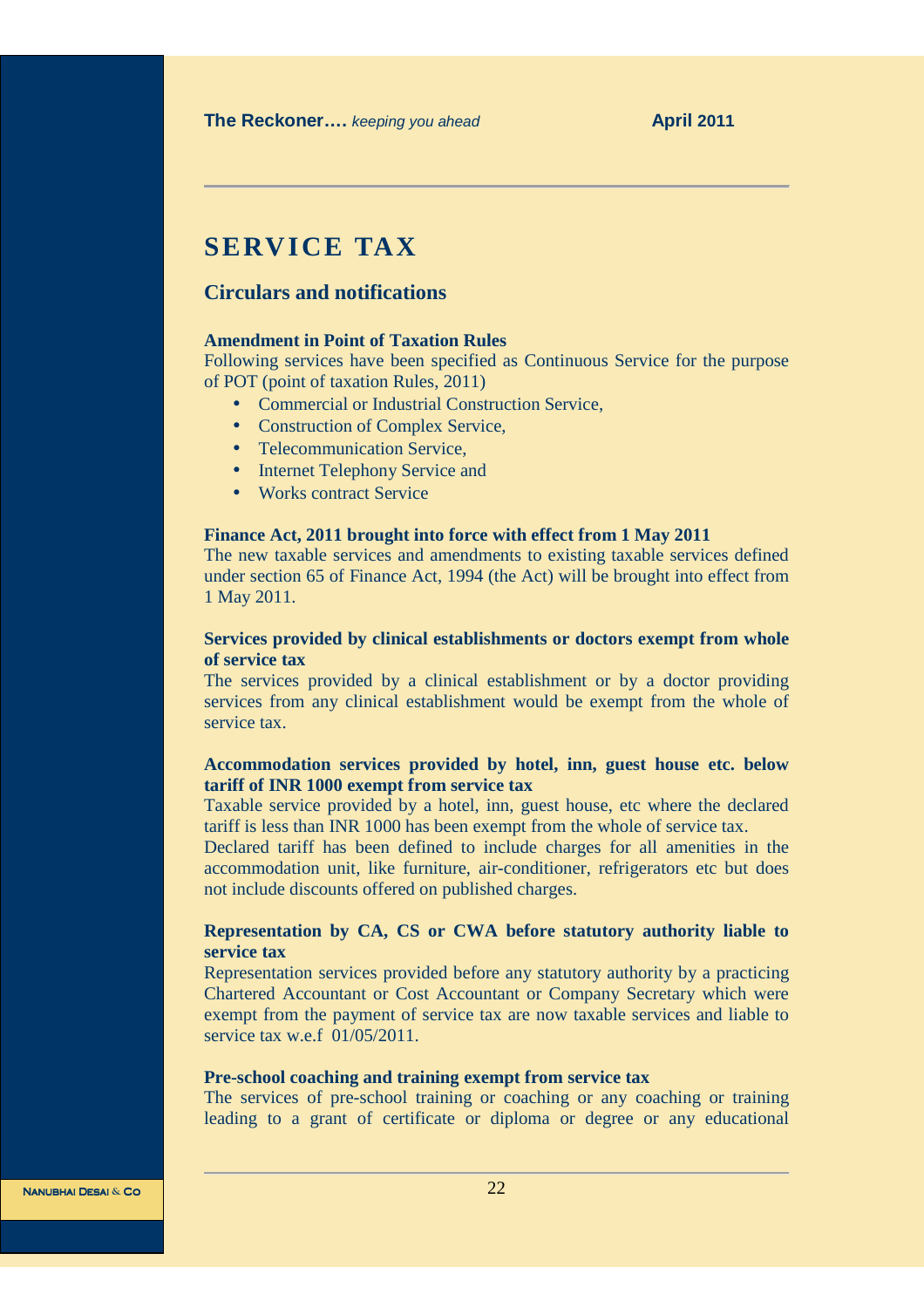qualification which is recognised by law for the time being in force when provided by a commercial coaching or training centre has been exempt from whole of service tax from  $01/05/2011$ .

#### **Abatement from service tax to services of restaurant and hotel**

Service tax would be payable on 30% of the gross amount charged for the taxable service provided by a restaurant, having air-conditioning and which has license to serve alcoholic beverages

Service tax would be payable on 50% of the gross amount charged for the taxable service provided by a hotel, inn, guest house etc in relation to provision of accommodation for a continuous period of less than three months

#### **Composition scheme for Life insurance Companies**

W.e.f. from 01/05/2011 an option has been given to a life insurance company to pay service tax either

- on the gross premium charged to a policy holder after deducting the amount allocated for investment or savings on behalf of the policy holder, if such amount has been intimated to the policy holder; or
- 1.5 % of the gross premium charged by the life insurance company to the policy holder

The above two options will not be available where the entire premium paid by the policy holder to the life insurance company is towards only risk cover in life insurance.

#### **Amendments to Export Rules**

The taxable service provided by a restaurant having facility of air-conditioning and has license to serve alcoholic beverages and accommodation services provided by a hotel, inn, guest house etc, shall be treated as export in case such restaurant or hotel is situated outside India.

#### **Amendment to Import Rules**

The taxable service provided by a restaurant having facility of air-conditioning and has license to serve alcoholic beverages and accommodation services provided by a hotel, inn, guest house etc, shall be treated as received in India in case the restaurant or hotel is situated in India.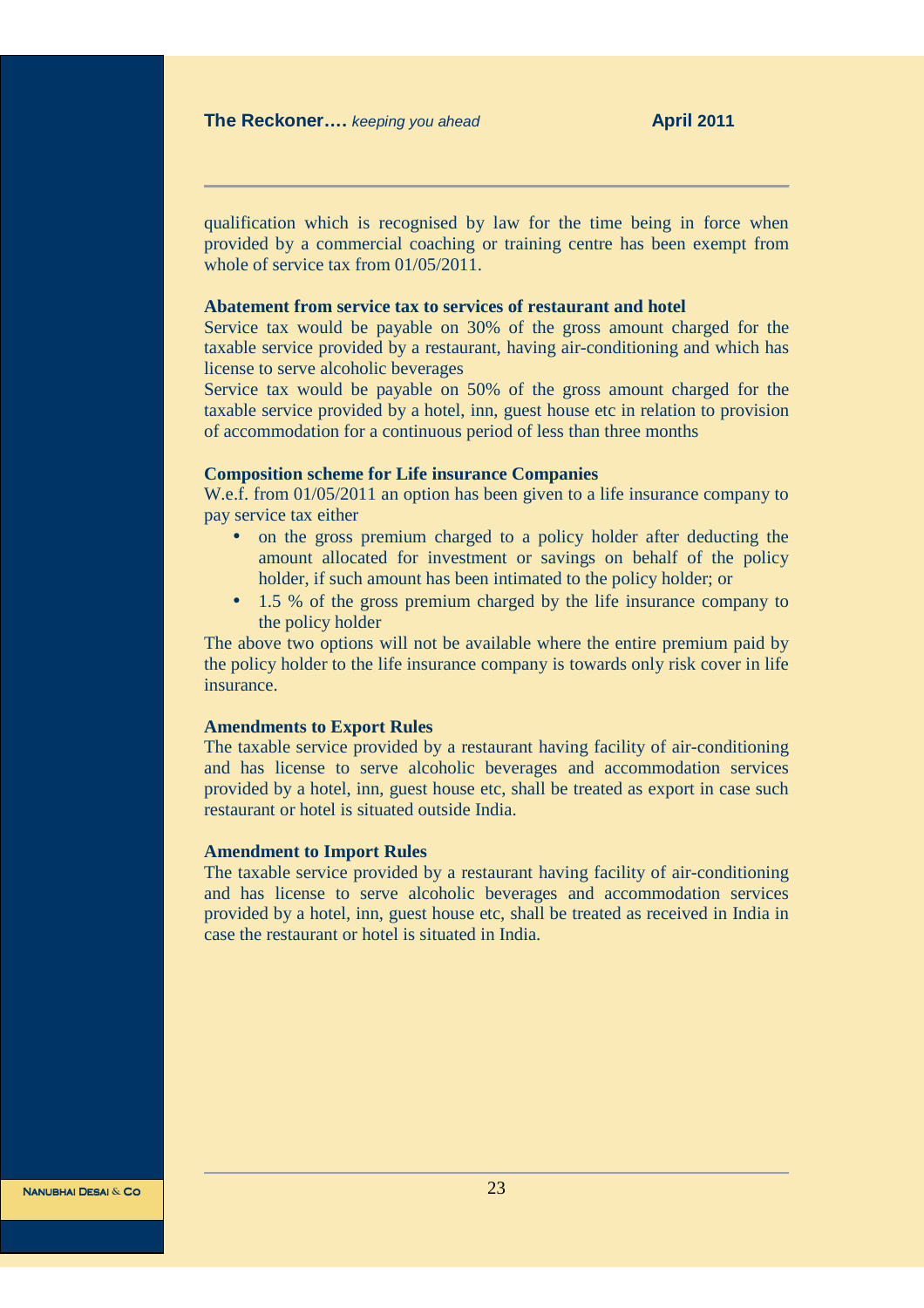# **REGULATIONS GOVERNING INVESTMENTS**

**RBI** 

## *FDI and FII related developments*

#### **Consolidated FDI Policy**

The Government has announced First Foreign Direct Investment (FDI) consolidated policy on 1st April 2010 & decided to review the same every six months. The Government has announced third updated edition on 31st March, 2011 which is effective from April 1, 2011. The following major changes have been announced in the said poilicy:

# • **Pricing Guidelines**

In case of convertible instruments company will now have the option of prescribing a conversion formula which would help the recipient companies to obtain performance linked valuation. However, such conversion price would be subject to minimum fair value worked out at the time of issuances of such instruments in accordance with FEMA/ SEBI Regulation i.e. Discounted Cash flow Method of valuation for the unlisted companies and valuation in terms of SEBI (ICDR) Regulations, for the listed companies.

# • **Issue of Equity Shares against Non-cash consideration**

In addition to conversion of External Commercial Borrowing [ECB] / lump-sum fee / royalty into equity shares / fully compulsorily and mandatorily convertible preference shares, permission has now been granted to allow issue of equity shares to persons resident outside India, in following cases, subject to specific conditions, under the Government Route:

- o Import of capital goods / machinery / equipment (including second hand machinery); and
- o Pre-operative / pre-incorporation expenses (including payment of rent etc.) – payments made directly to the Indian company by the foreign investor.
- **Removal of the condition or prior approval in case of existing joint ventures/ technical collaboration in the same field** Government approval through FIPB was required by a person resident

outside India having an existing joint ventures / technology transfer / trademark agreement in India, as on January 12, 2005, for new proposal in the same field for investment / technology transfer / technology collaboration / trademark agreement. This requirement has been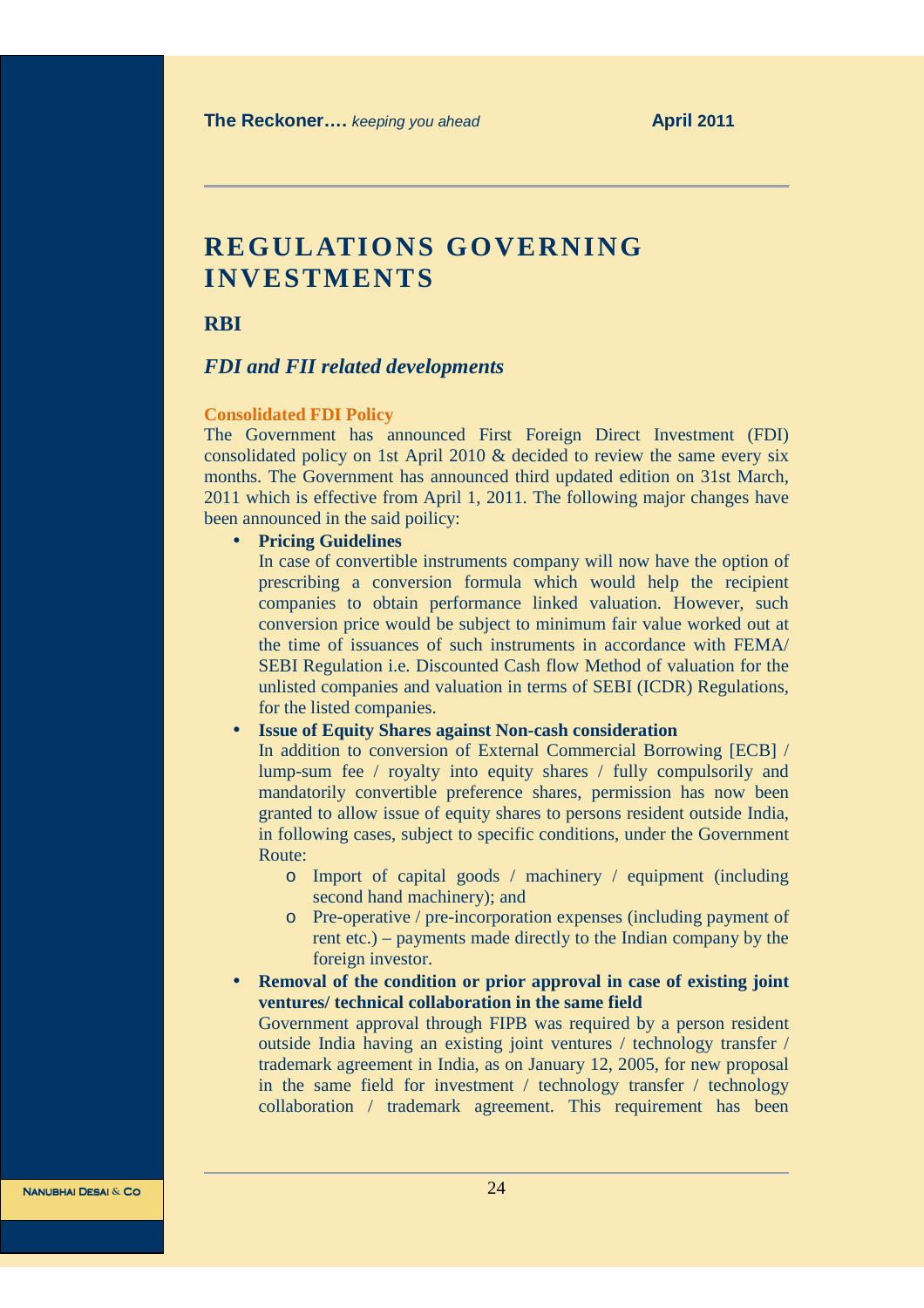removed. This would facilitate easy entry and coupled with fresh investments and technology inflows into the country. It will also reduce Government intervention in doing business in India.

# • **Guidelines related to down-stream investments**

The Government has now simplified and rationalized the categories of companies and now there is only two categories existing; one is companies owned or controlled by foreign investors, the other is companies owned and controlled by Indian residents.

#### • **Development of Seeds**

In the agriculture and animal husbandry sector, 100% FDI under the automatic route is allowed in the development and production of seeds and planting material without complying with the under controlled conditions.

#### **Annual reporting by Indian companies on foreign liabilities and assets**

Every Indian Company which has either received or made Foreign Investment is currently required to submit Part B to Form FC - GPR ("Part B") detailing the outstanding position of foreign direct investments, portfolio investments, overseas direct investments ("ODI"), etc on June 30 every year. The RBI has replaced the existing Part B with an Annual Return on Foreign Liabilities and Assets ("ARF"). This form is to be filed by July 15th every year.

The ARF proposes to capture more data as compared to the Part B and has been introduced with an aim to align with international best practices. We have summarized the key features of the ARF and the differences with Part B

#### *Structural Changes*

The ARF is divided into three sections. Section I pertains to the identification particulars which includes the credentials of the company, the sector and industry to which it belongs, paid-up capital and free reserves and surplus.

Section II on Foreign Liabilities deals with investments by non-residents into Indian companies under the FDI route as well as the portfolio investment scheme route, and other liabilities in the form of Financial Derivatives, Trade credits, etc. The disclosure is to be now split into investments where there is 10% or more equity participation and less than 10% equity participation. With respect to portfolio and other investments, while the existing Part B was silent on the scope of investments covered by the Form, the ARF clarifies that only position with unrelated parties has to be reported. However, the circular does not define the term 'unrelated parties'.

The disclosure with respect to Equity and Other Capital under the FDI section is now split into two: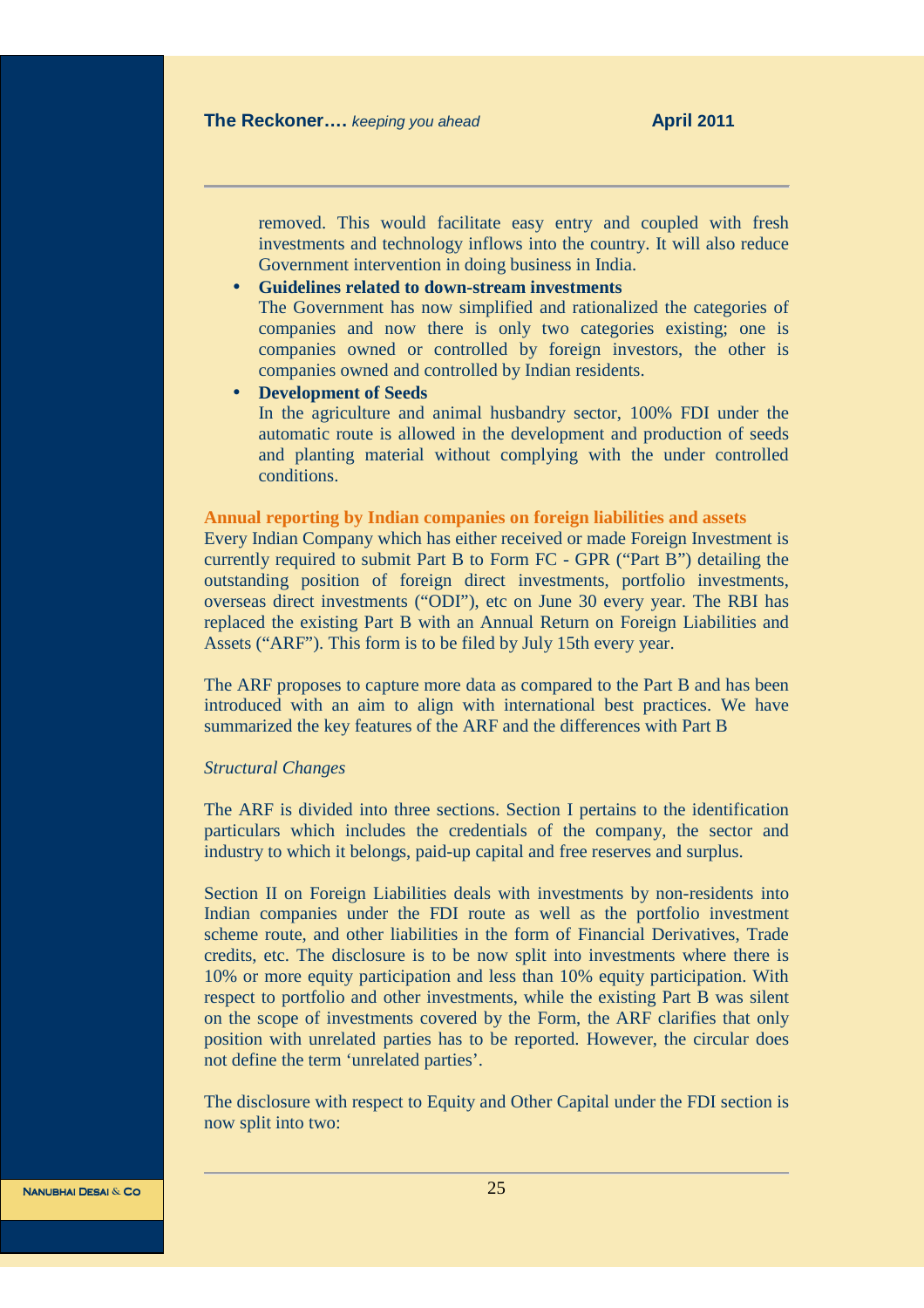- Claims on Direct Investor Represents investments by the Indian Company in the Direct Investor, also referred as reverse investment
- Liabilities to Direct Investor Represents Equity participation by the Direct Investor

With respect to financial derivatives, the Indian Companies are now required to disclose even the mark to market values. Section III on Foreign Assets pertains to direct Investments made overseas under the ODI scheme as well as the outstanding investments other than those made under ODI scheme. The changes in this section are similar to the ones introduced in the section on Foreign Liabilities, including the bifurcation of Equity and Other Capital, Split of investments between enterprises where the Indian Company holds 10% or more and less than 10%, etc. The ARF has also introduced a detailed section on Equity Capital, Free Reserves and Surplus of Direct Investment Enterprise Abroad and Contingent Liabilities. These disclosures are required to be made in Foreign Currency. Additionally the ARF also requires the Indian Company to provide details of its subsidiaries in India.

# *Methodology for valuation of foreign liabilities and foreign assets*

The existing Part B does not specify any valuation methodology to be adopted for the purpose of disclosures. The ARF, however, prescribes the following valuation methodology:

- In case of listed companies, the share price on the closing date of the reporting period should be used for valuation of equity.
- In case of unlisted companies, the concept of Own Funds at Book Value ("OFBV") has been prescribed for valuation of equity. OFBV has been defined as the sum of paid up capital including share premium, all types of reserves identified as equity in the company's balance sheet and cumulated reinvested earnings which would take in account changes for consumption of fixed capital.
- Debt securities are to be valued at market price, while all other types of debts viz., loan, trade credit, deposits, other accounts payable / receivable are to be valued at nominal value. The corresponding end-March/ end-December market price/exchange rate is to be used for the valuation of outstanding investments.

### *Important Concepts and Definitions*

The ARF has introduced the concept of residence, which is to be used while completing the Form. An enterprise is said to have a center of economic interest and to be a resident unit of a country (economic territory) when the enterprise is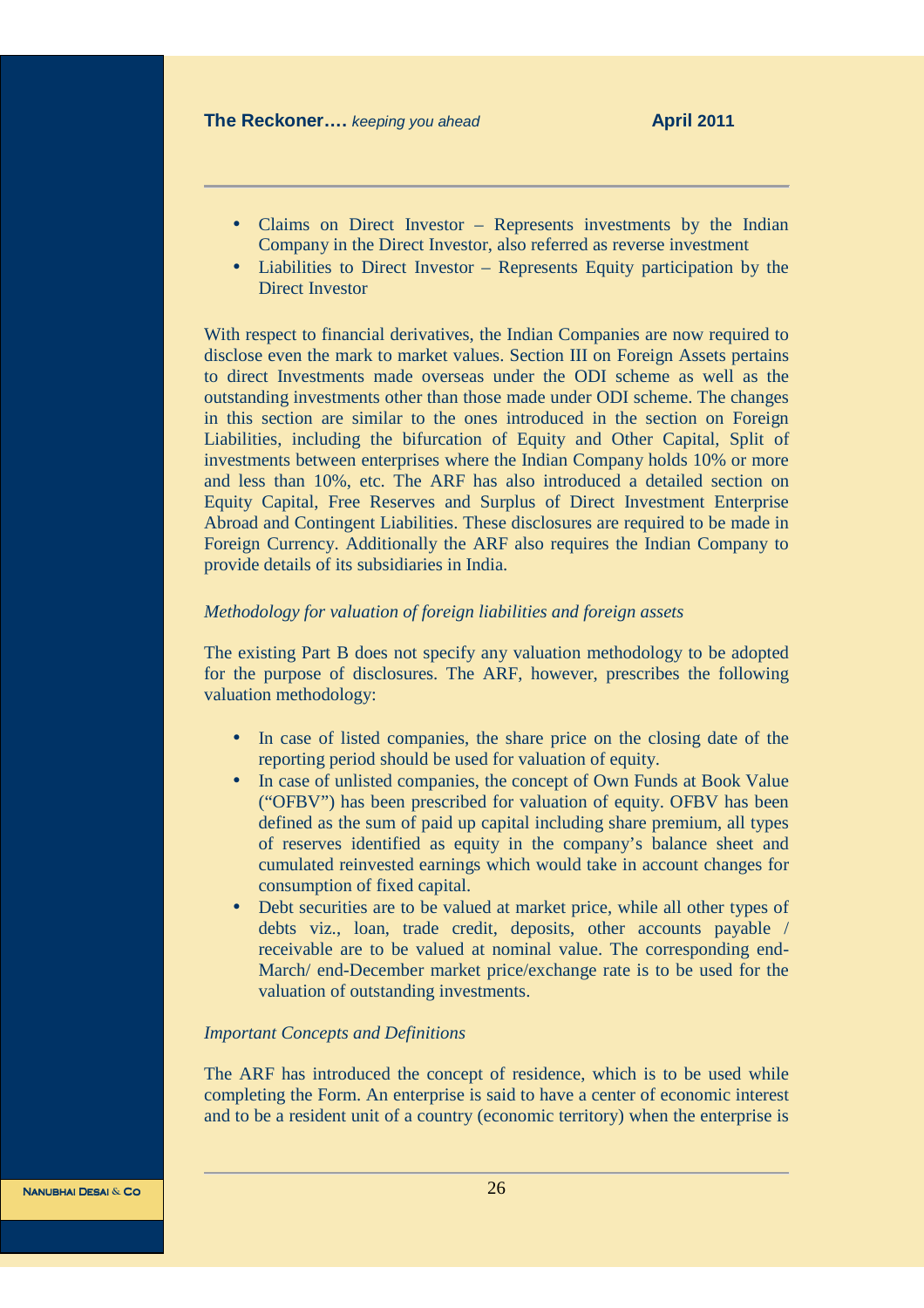engaged in a significant amount of production of goods and/or services there or when it owns land or buildings located there. The enterprise must maintain at least one production establishment in the country and plan to operate the establishment indefinitely or over a long period of time. While the details of the country of the non-resident investor and the direct investment enterprise is required to be provided in Section II as well as Section III, the concept of residence is relevant in the case of investments by Indian companies abroad. With respect to foreign investments into India, the ARF separately clarifies that, if the investor is a company, then the country is the country of incorporation. This clarification is absent in the case of foreign investments by Indian enterprises. Apart from the above, the circular provides definition of certain important terms used in the Form. We have listed certain key definitions as detailed in the Circular:

# General Definitions

Free Reserves and Surplus – Free Reserves and Surplus has been defined to include all unencumbered reserves. Free reserves should exclude tax and other provisions like provision for deferred taxation, tax equalization reserve, unutilized investment allowance and revaluation reserve.

# • **Definitions specific to Direct Investments**

- o Direct Investment Direct investment is a category of international investment in which a resident entity in one economy (Direct Investor ("DI")) acquires a lasting interest in an enterprise resident in another economy (Direct Investment Enterprise ("DIE")). It consists of two components, viz., Equity capital and Other Capital.
- o Equity Capital under Direct Investment This has been defined to covers Equity in branches and all shares (except nonparticipating preferred shares) in subsidiaries and associates; Contributions such as the provision of machinery, land & buildings by a direct investor to a DIE by equity participation; Acquisition by a DIE of shares in its direct investor, termed as Reserve investment (ie claims on DI).
- o Reverse Investment If the reporting Indian company also holds the equity shares in its DI company abroad and if its share is less than 10 per cent of equity capital of DI company, then it is called as reverse investment. Likewise, if the non-resident DIE also holds the equity shares in Indian reporting company (DI) and if its share is less than 10 per cent of equity capital of reporting company, then it is called as reverse investment.
- o Other Capital under Direct Investment Other capital (intercompany debt transactions) component of direct investment covers the outstanding liabilities or claims arising due to borrowing and lending of funds, investment in debt securities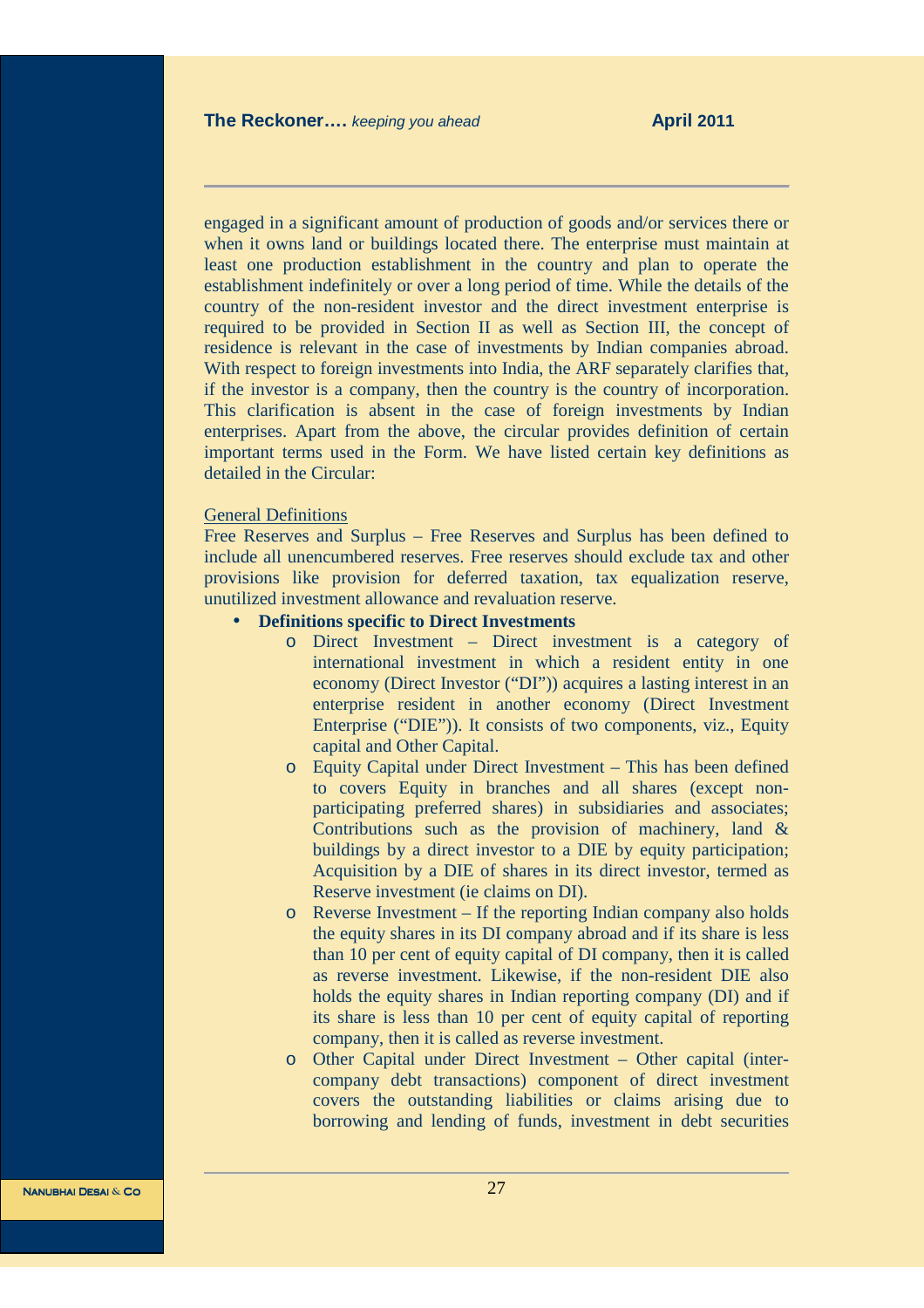including non-participating preference shares, trade credits, financial leasing, share application money, between direct investors and DIEs and between two DIEs that share the same Direct Investor.

### • **Definitions specific to Portfolio and other investments**

- o Portfolio Investment It has been defined to cover external claims by or liabilities to reporting Indian company in equity and debt securities other than those included in direct investment. Debt securities include long-term bonds and notes, short-term money market instruments.
- o Other Investments This is a residual category that includes all financial outstanding not considered as direct investment or portfolio investment such as trade credits, loans, other liabilities and assets, long term and short term investments.
- o Long-term and Short-term Investments Long-term investment is defined as investment with an original contractual maturity of more than one year. Short-term investment includes currency, investment payable on demand or with an original contractual maturity of one year or less.
- o Equity Securities Equity securities are instruments acknowledging the holders' claim to the residual income of the issuing enterprise after the claims of all creditors have been met. These include ordinary shares, stocks, participating preference shares, depository receipts (ADRs/GDRs) denoting ownership of equity securities issued to non-residents, shares/units in mutual funds & investment trusts, equity securities that are sold under repurchase agreement, equity securities that are sold under securities lending arrangement.
- o Debt Securities These include bonds and notes, money market instruments.
- o Bonds and Notes This category includes debt securities with original contractual maturities of more than one year (long-term). It includes the long-term securities such as debentures, nonparticipating preference shares, convertible bonds, negotiable certificates of deposit, perpetual bonds, collateralized mortgage obligations, dual currency, zero coupon and other deep discounted bonds, floating rate bonds and index-linked bonds.
- o Money Market Instruments These short-term instruments include treasury bills, commercial paper, bankers' acceptances, short-term negotiable certificates of deposit and short-term notes issued under note issuance facilities. It may be noted that the instruments that share the characteristics of money market instruments but are issued with maturities of more than one year are to be classified as Bonds and Notes.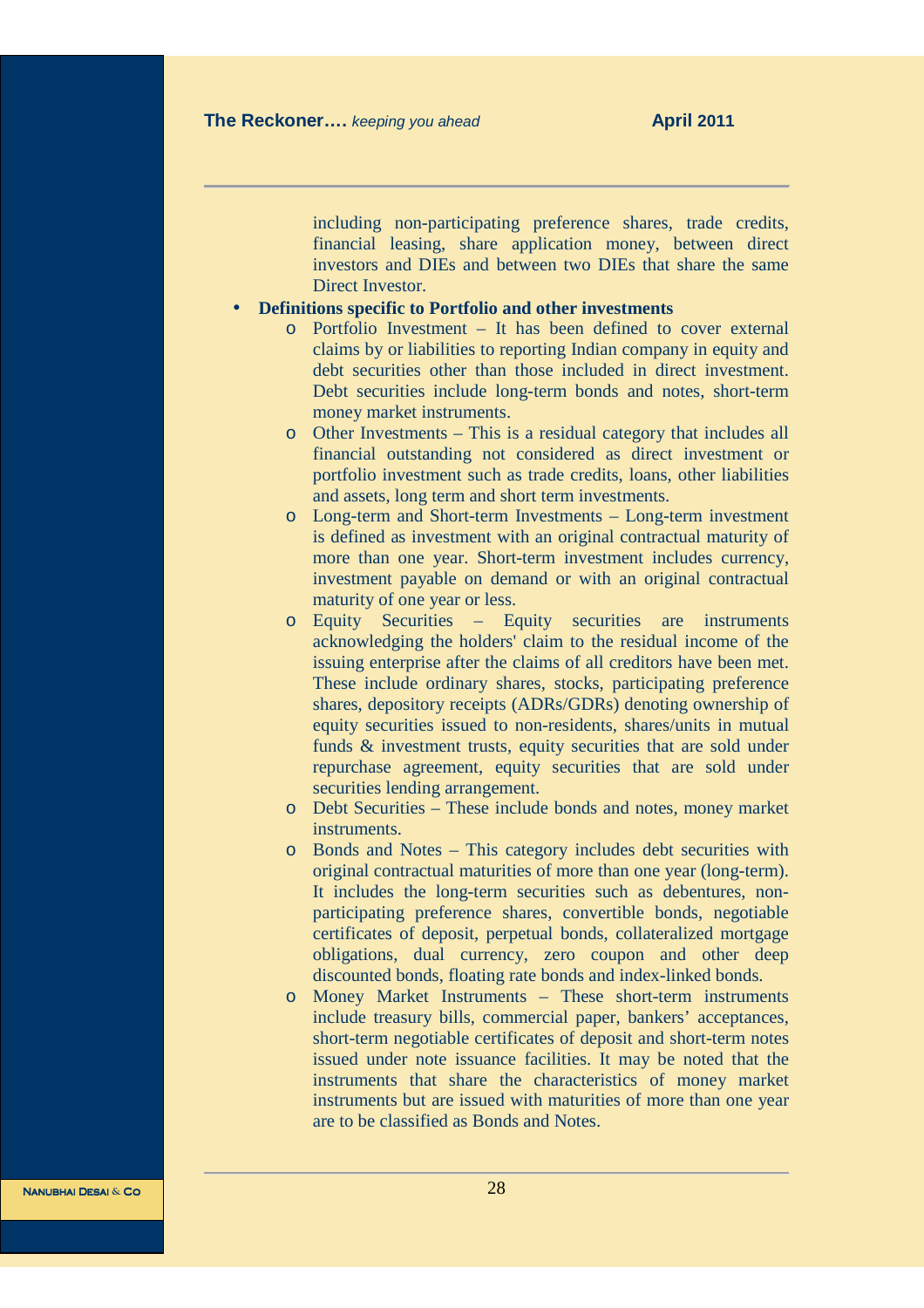#### • **Financial Derivatives**

o Financial derivatives are linked to a specific financial instrument, indicator, or commodity and through which specific financial risks can be traded in the financial markets in their own right. Derivative instruments include futures, interest and cross currency swaps, forward rate agreements, forward foreign exchange contracts, credit derivatives and various types of options.

### • **Contingent Liabilities**

o Contingent liabilities are defined as obligations that arise from a particular discrete event, which may or may not occur. Contingent liabilities are further defined to include (i) explicit contingent liabilities – arise from a legal or contractual arrangement (Loan & other payment guarantees, credit guarantees, Contingent credit availability guarantees, exchange rate guarantees, etc) and (ii) implicit contingent liabilities – do not arise from a legal or contractual source, but recognized after a condition or event is realized.

#### Other requirements

In case of group companies, a consolidated return covering all the branches/offices in India is to be furnished Balance sheet for the reporting year of the entity is to be enclosed along with the return. In case the balance sheet is not audited, the information may be submitted based on the un-audited balance sheet and the audited balance sheet is required to be submitted in due course In case there are major differences in the reported/returned figures, a revised return may be submitted along with a copy of the balance sheet. The time limit for filing a revised return is, however, not prescribed. The amounts are to be disclosed as on March 31 of the previous year, December 31 of the current year and March 31 of the current year.

### **Foreign investments in India by SEBI registered FIIs in other securities**

RBI has enhanced the FII investment limit in listed non-convertible debentures / bonds (with a residual maturity of five years and above, and issued by Indian companies in the infrastructure sector ( where 'infrastructure' is defined in terms of the extant ECB guidelines) from USD 5 billion to USD 25 billion.

With this, the total limit available to FIIs for investment in listed non convertible debentures / bonds would be USD 40 billion with a sub limit of USD 25 billion for investment in listed non-convertible debentures / bonds issued by corporates in the infrastructure sector.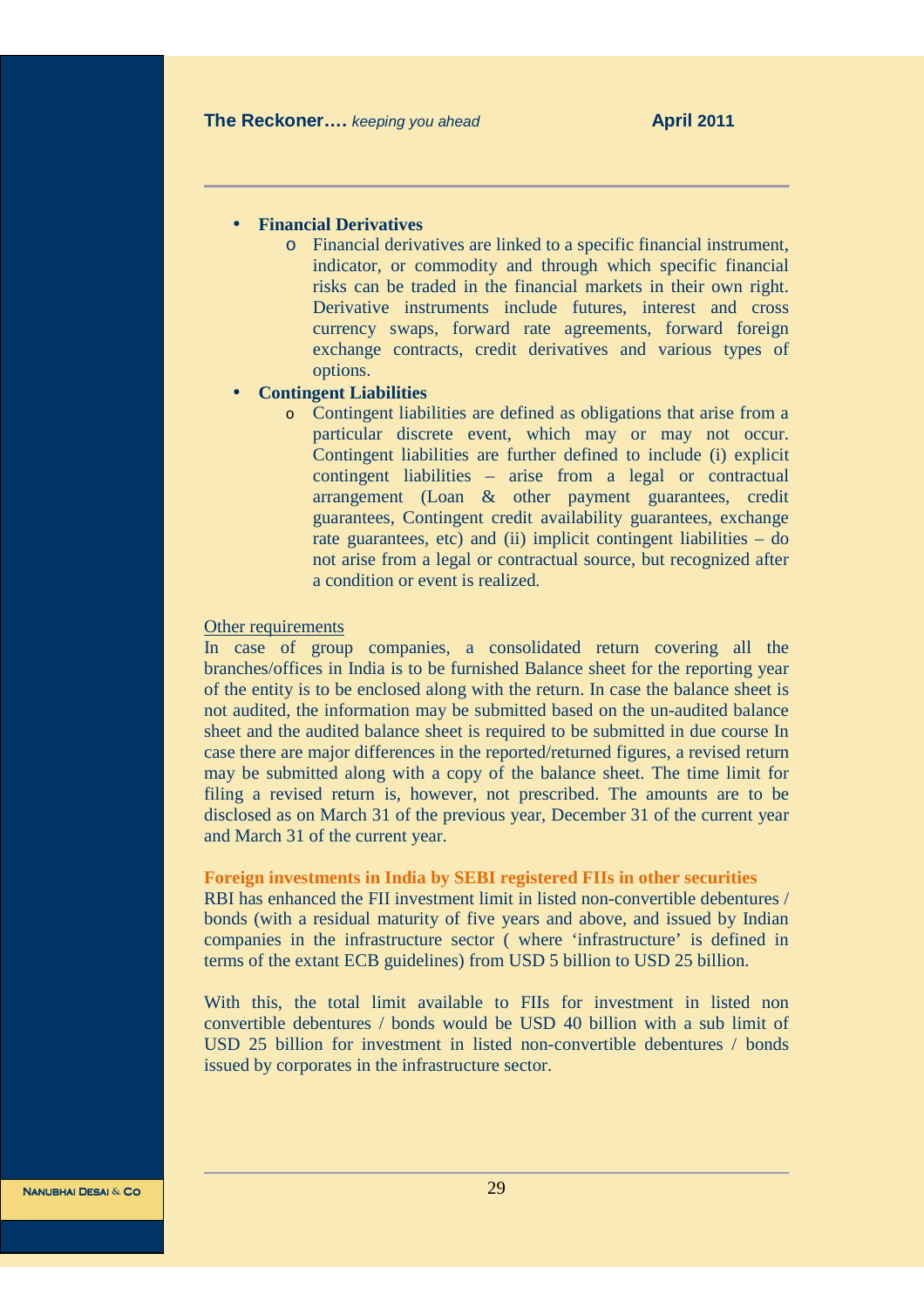Further, such investment by FIIs in listed non-convertible debentures / bonds would have a minimum lock-in period of three years. However, FIIs are allowed to trade amongst themselves during the lock-in period.

It has also been decided to allow SEBI registered FIIs to invest in unlisted nonconvertible debentures / bonds issued by corporates in the infrastructure sector. The same conditions as applicable to investments in listed non-convertible debentures would apply.

# *Other important recent developments*

- RBI enhanced the period of realization and repatriation to India of the amount representing the full export value of goods or software exported, from six months to twelve months from the date of export. This relaxation was from March 31, 2011 to September 30, 2011.
- Banks are required to obtain an unconditional, irrevocable standby Letter of Credit (LC) or a guarantee from an international bank of repute situated outside India or a guarantee of an AD Category – I bank in India ( if such a guarantee is issued against the counter guarantee of an international bank of repute situated outside India) for an advance remittance exceeding USD 100,000 or its equivalent. RBI has now liberalized the above limit of USD 100,000 to USD 200,000.
- Custodian banks have been allowed to issue Irrevocable Payment Commitments (IPCs) in favour of the Stock Exchanges / Clearing Corporations of the Stock Exchanges, on behalf of their FII clients for purchase of shares under the PIS.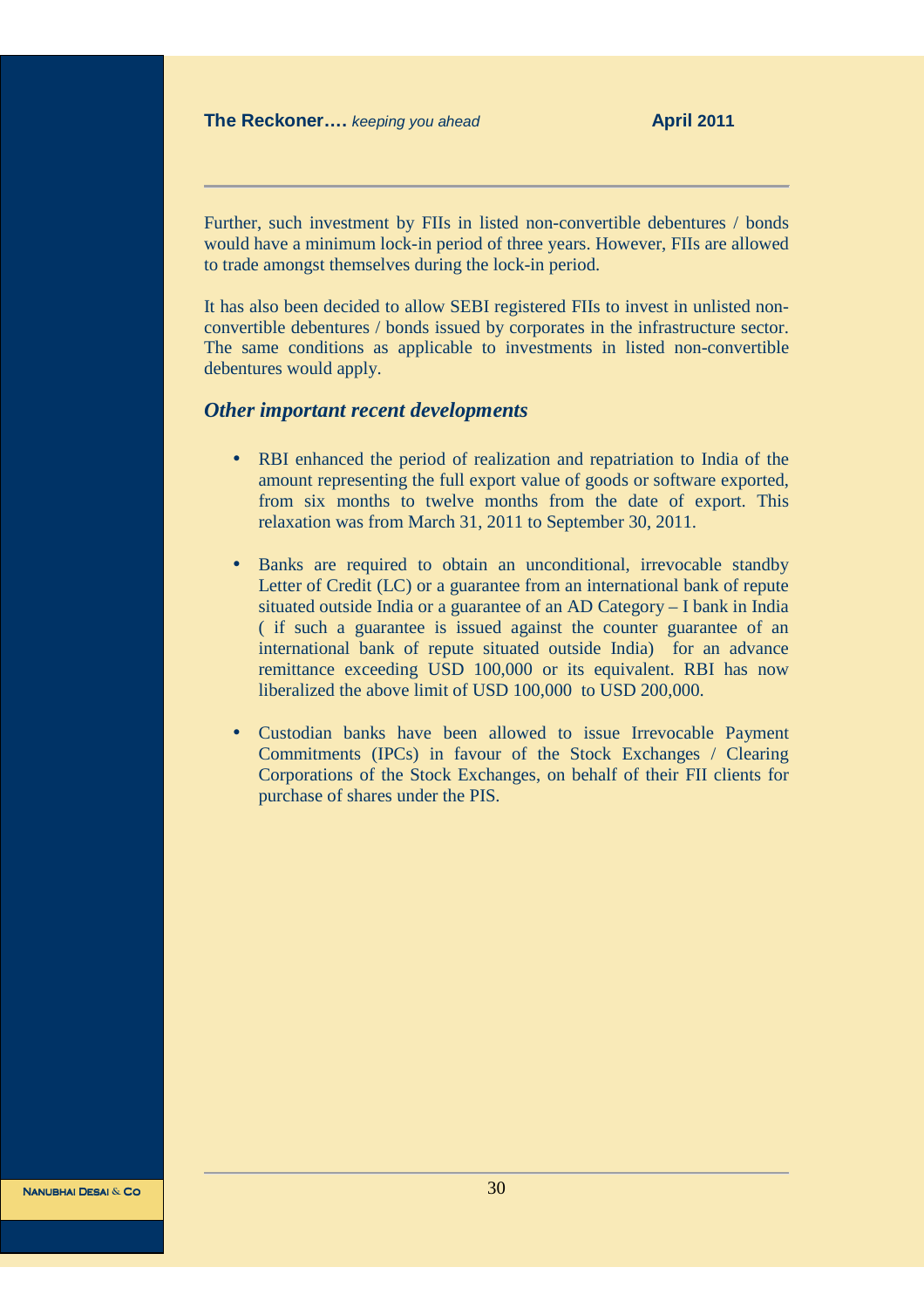# **SEBI**

#### **Listing Agreement for Securitized Debt Instruments**

Securities Exchange Board of India (SEBI) (Public offer and Listing of Securitised Debt Instruments) Regulations, 2008 provided for issuance and listing of securitised debt instruments by a special purpose distinct entity (SPDE). Securitisation involves pooling of financial assets and the issuance of securities that are re-paid from the cash flows generated by these assets. Draft listing agreement for securitized debt instruments for public comments/ suggestions was issued by SEBI in the month of October 2010. SEBI came out with the final listing agreement for securitized debt instruments on March 16, 2011, which would help improve the secondary market liquidity for such instruments.

The listing agreement provides for disclosure of pool level, tranche level and select loan level information. The listing agreement comes into force with immediate effect for all securitised debt instruments as defined under regulation 2(1)(s) of the Securities and Exchange Board of India (Public Offer and Listing of Securitised Debt Instruments) Regulations, 2008, seeking listing on the stock exchange. Common assets for securitisation include credit cards, mortgages, auto and consumer loans, student loans, corporate debt, export receivable and offshore remittances.

#### **Discontinuance of Reporting on Short Positions of ODIs by FIIs**

FIIs have been submitting weekly reports of information pertaining to securities lent to entities abroad i.e. report of security wise positions of the quantity lent to entities other than in the Indian Securities Market by them, i.e. where the Overseas Derivative Instruments (ODIs) are issued- which has the effect of a short sale in the Indian security/ synthetic shorts. SEBI has, after reviewing such reports, decided that the FIIs are no longer required to file these reports as there were no outstanding short positions as on March 04, 2011.

#### **FII Investment in corporate bonds infra long term category**

• **Increase in overall limits:** The existing limit of USD 5 billion for investment by foreign Institutional investors (FIIs) in corporate bonds issued by companies in the infrastructure sector with a residual maturity of over five years has been increased by an additional limit of USD 20 billion taking the total limit to USD 25 billion. These investments are now permissible in unlisted instruments.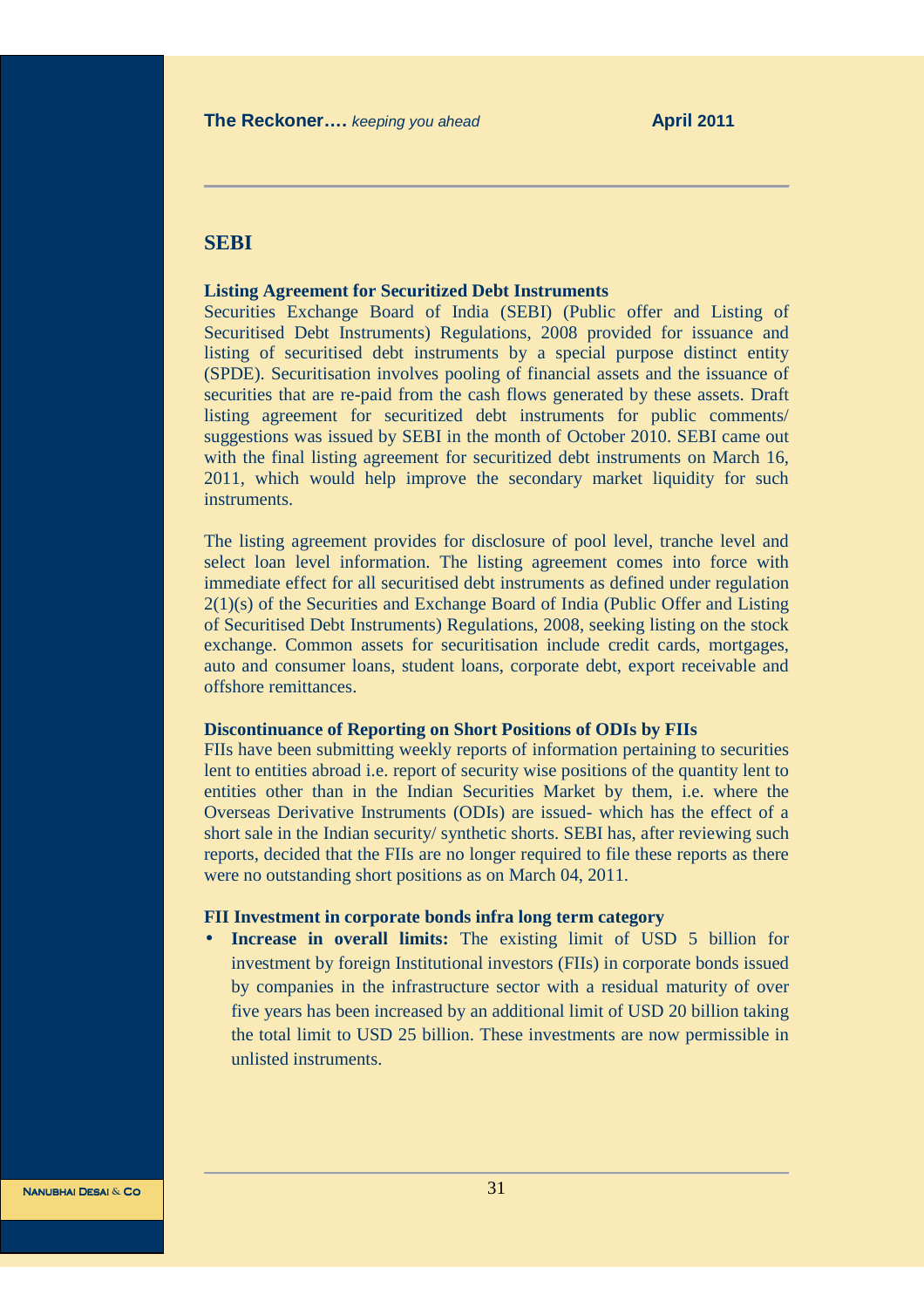- **Investments in unlisted bonds:** FIIs shall now be eligible to invest in unlisted bonds issued by companies in the infrastructure sector that are generally organised in the form of special purpose vehicles.
- **Lock-in period for investments subject to inter FII trading:** Investments in such bonds shall have a minimum lock-in period of three years. However, during the lock-in period, FIIs will be allowed to trade amongst themselves. During the lock-in period, the investments cannot however, be sold to domestic investors.
- **Manner of allocation:** FII/sub-accounts can now avail of these limits without obtaining SEBI approval till the overall FII investments reaches 90% (ninety percent) i.e. USD 22.5 billion. After which the process mentioned in circular dated November 26, 2010 shall be initiated for allocation of remaining limits.
- **Special window at exchanges:** To facilitate to the FIIs during the lock-in period as mentioned above, a special trading window for FIIs will be provided by Exchanges on the same lines as is available for equities in companies where the overall FII investment has touched the maximum limit.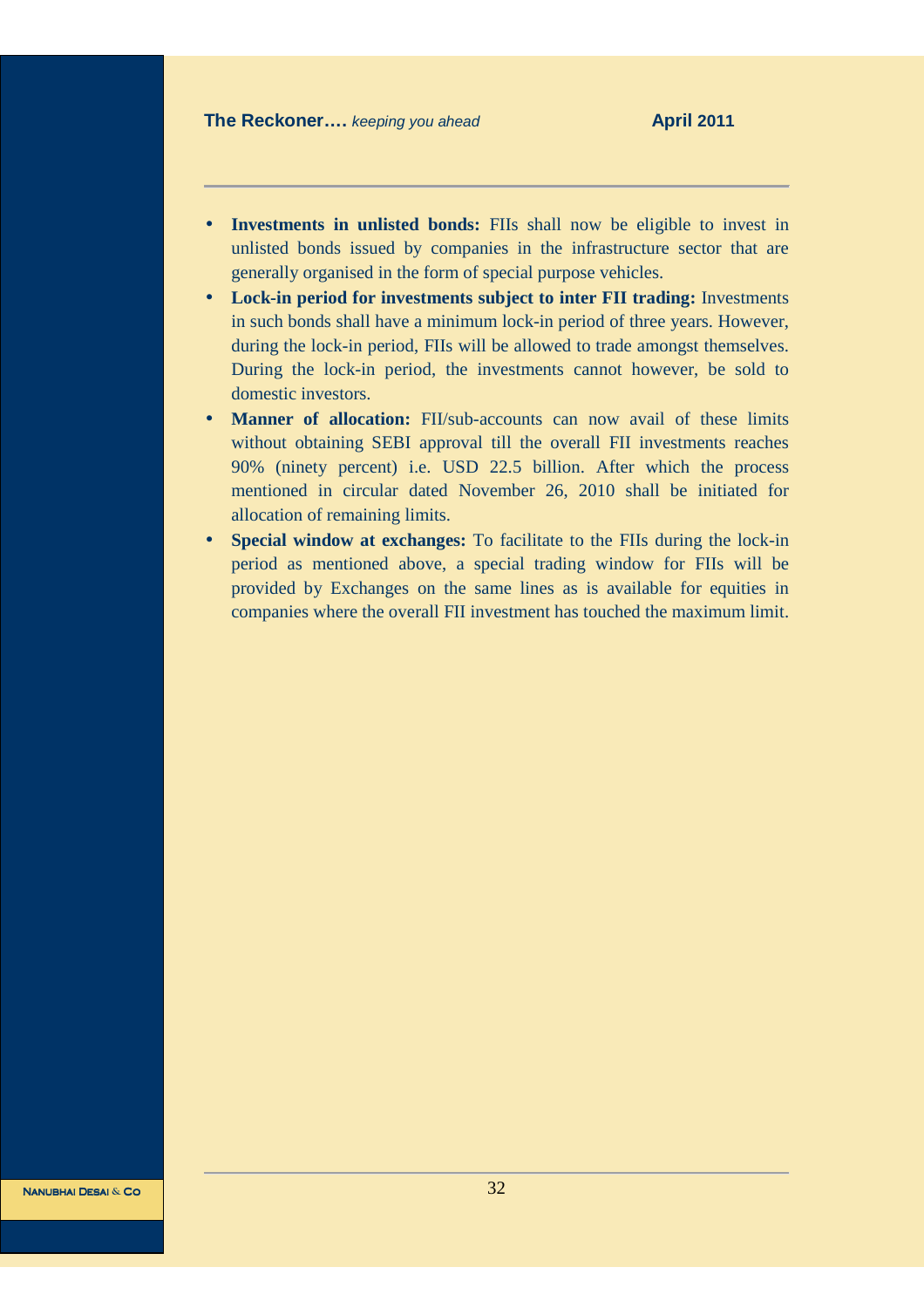# **ACCOUNTS, AUDIT & INVESTMENT**

# **ACCOUNTS AND AUDIT**

# **Filing of Balance sheet and Profit and Loss a/c in XRBL (eXtensible Business Reporting Language) mode vide General Circular No. 09/2011 17/70/2011 – CL.V**

It has been decided by the Ministry of Corporate Affairs to mandate following class of companies to file balance sheets and profit and loss account for the financial year 2010-11 onwards by using XBRL taxonomy:-

- All listed companies in India and their subsidiaries, including overseas subsidiaries
- All companies having a paid up capital of Rs. 5 crore and above or a Turnover of Rs. 100 crore or above

All companies falling in above phase are permitted to file upto 30-09-2011 without any additional filing fee.

The Frequently Asked Questions (FAQs) about XBRL have been framed by the Ministry and they are being annexed as Annexure I with this circular for the information and easy understanding of the stakeholders on website of the Ministry at www.mca.gov.in.

#### **Revision of Schedule VI of the Companies Act, 1956**

The Ministry of Corporate Affairs has issued revised Schedule VI, which prescribes the format of financial statements and disclosure requirements for corporate entities.

Schedule VI of the Companies Act, 1956, prescribes the format of financial statements and disclosure requirements for corporate entities in India. Considering the economic and regulatory changes that have taken place globally, and being an old Act (1956), Schedule VI had completely outlived its utility. Therefore, it is essential to harmonize and synchronize the general disclosure requirements under Schedule VI with those prescribed in the Accounting Standards.

Revised Schedule VI has been framed as per the existing non-converged Indian Accounting Standards notified under the Companies (Accounting Standards), Rules, 2006. **This will apply to all the companies uniformly for the financial statements to be prepared for the financial year commencing on or after 1.4.2011.**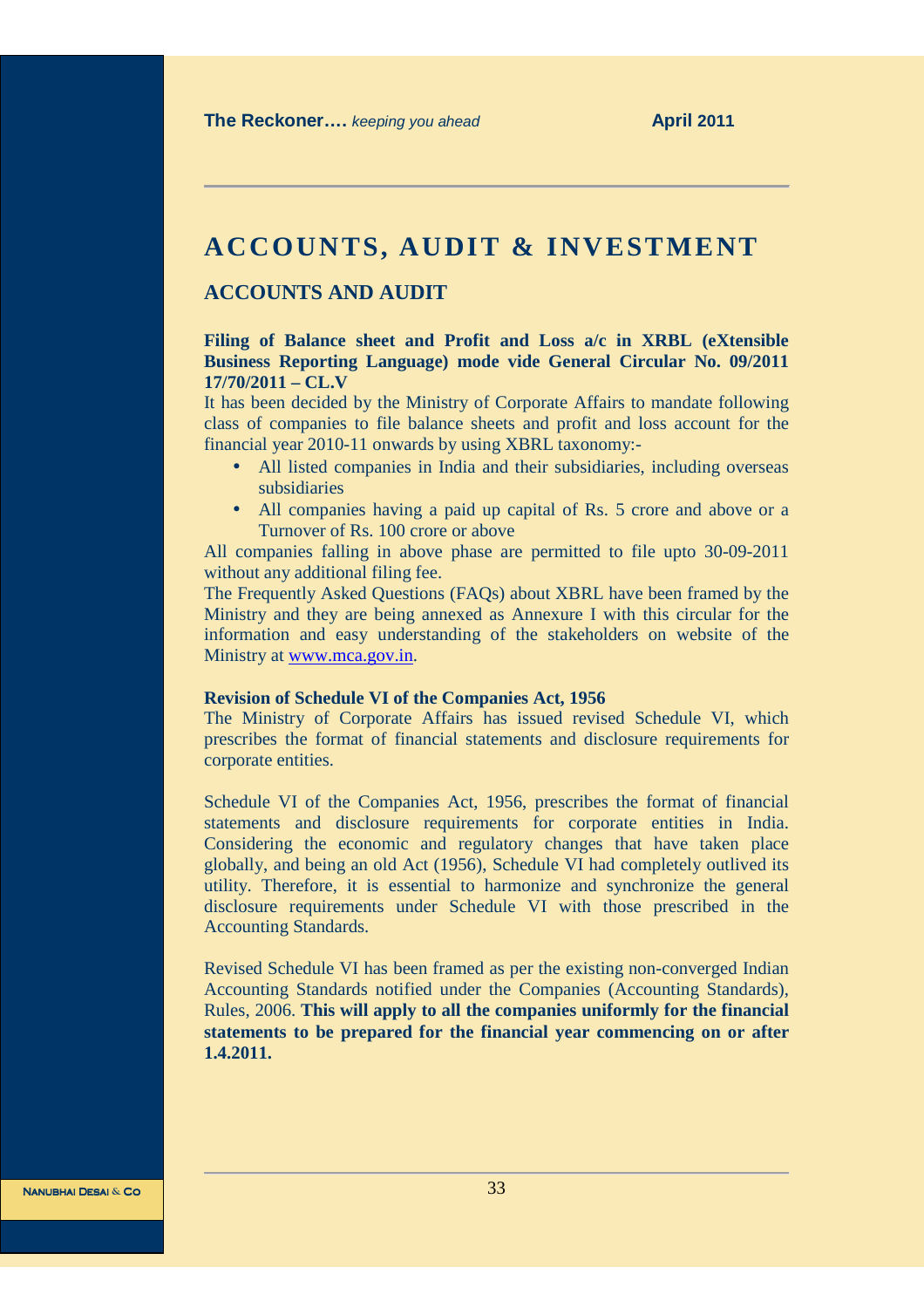# **The Reckoner....** *keeping you ahead* **April 2011**

| Comparison between the schedule $y_1 \propto$ Keyised schedule $y_1$ as per<br><b>Companies Act:</b> |                                                                      |                                                                                                                                                          |                                                                                                                                                                                                         |  |  |
|------------------------------------------------------------------------------------------------------|----------------------------------------------------------------------|----------------------------------------------------------------------------------------------------------------------------------------------------------|---------------------------------------------------------------------------------------------------------------------------------------------------------------------------------------------------------|--|--|
| Sr.<br>No.                                                                                           | <b>Particulars</b>                                                   | <b>Old Schedule VI</b>                                                                                                                                   | <b>Revised Schedule VI</b>                                                                                                                                                                              |  |  |
| $\mathbf{1}$                                                                                         | Rounding off<br>of Figures<br>appearing in<br>financial<br>statement | Turnover of less than Rs. 100<br>$Crs$ - $R/off$ to the nearest<br>Hundreds, thousands or<br>decimal thereof                                             | Turnover of less than Rs.<br>100 Crs - R/off to the<br>nearest Hundreds,<br>thousands, lakhs or millions<br>or decimal thereof                                                                          |  |  |
|                                                                                                      |                                                                      | Turnover of Rs. 100 Crs or<br>more but less than Rs. 500<br>$Crs - R/off$ to the nearest<br>Hundreds, thousands, lakhs or<br>millions or decimal thereof | Turnover of Rs. 100 Crs or<br>more - $R$ /off to the nearest<br>lakhs, millions or crores, or<br>decimal thereof                                                                                        |  |  |
|                                                                                                      |                                                                      | Turnover of Rs. 500 Crs<br>or more - $R$ /off to the nearest<br>Hundreds, thousands, lakhs,<br>millions or crores, or decimal<br>thereof                 |                                                                                                                                                                                                         |  |  |
| $\overline{2}$                                                                                       | <b>Net Working</b><br>Capital                                        | <b>Current assets &amp; Liabilities</b><br>are shown together under<br>application of funds. The net<br>working capital appears on<br>balance sheet.     | Assets & Liabilities are to<br>be bifurcated in to current &<br>Non-current and to be<br>shown separately. Hence,<br>net working capital will not<br>be appearing in Balance<br>sheet.                  |  |  |
| 3                                                                                                    | <b>Fixed Assets</b>                                                  | There was no bifurcation<br>required in to tangible $\&$<br>intangible assets.                                                                           | Fixed assets to be shown<br>under non-current assets and<br>it has to be bifurcated in to<br>Tangible & intangible<br>assets.                                                                           |  |  |
| $\overline{4}$                                                                                       | <b>Borrowings</b>                                                    | Short term & long term<br>borrowings are grouped<br>together under the head Loan<br>funds sub-head Secured /<br><b>Unsecured</b>                         | Long term borrowings to be<br>shown under non-current<br>liabilities and short term<br>borrowings to be shown<br>under current liabilities with<br>separate disclosure of<br>secured / unsecured loans. |  |  |
|                                                                                                      |                                                                      |                                                                                                                                                          | Period and amount of<br>continuing default as on the<br>balance sheet date in<br>repayment of loans and                                                                                                 |  |  |

Comparison between Old Schedule VI & Revised Schedule VI as per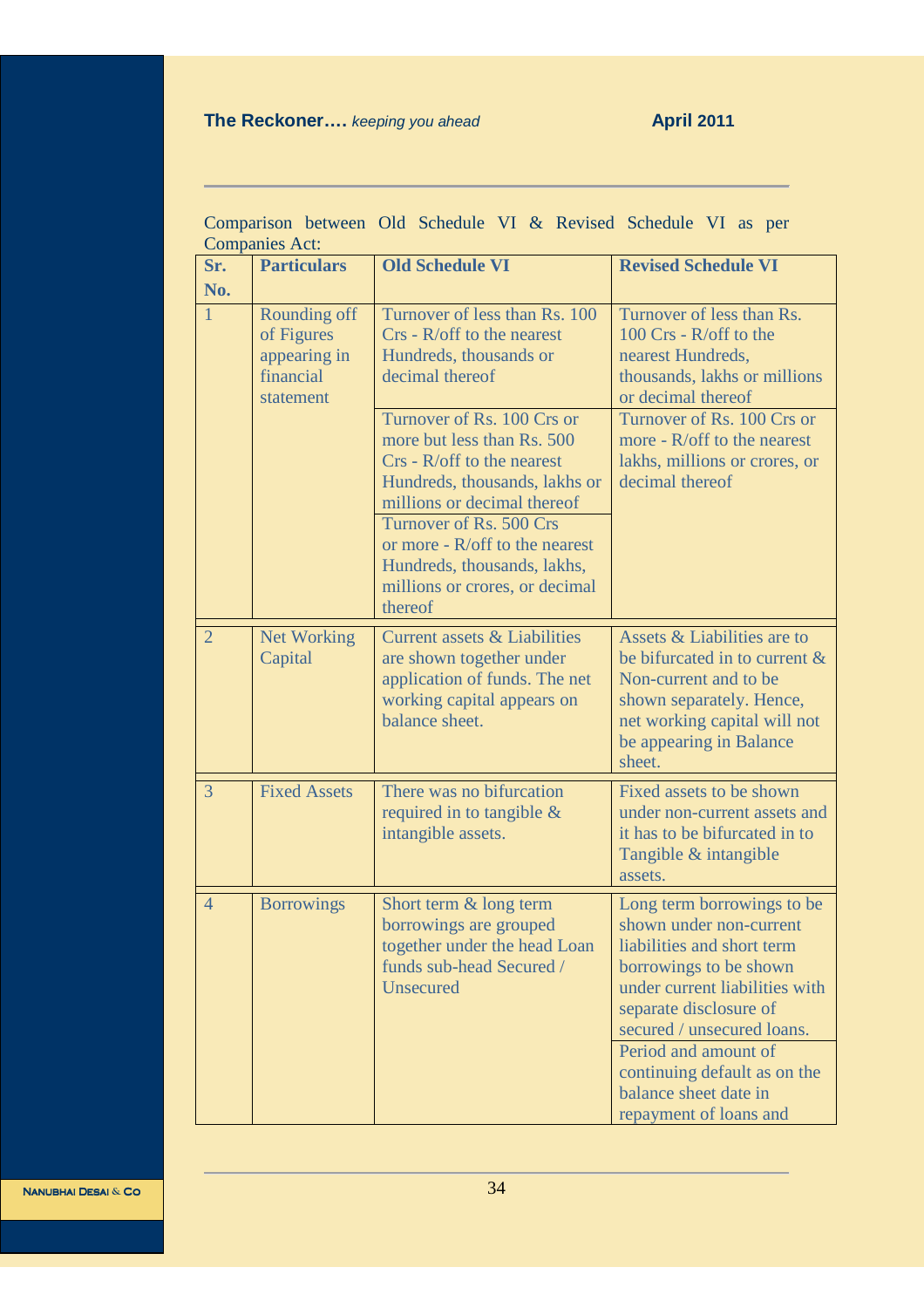# **The Reckoner....** *keeping you ahead* **April 2011**

|                |                                                |                                                                                           | interest to be separately<br>specified                                                                                                                                                       |
|----------------|------------------------------------------------|-------------------------------------------------------------------------------------------|----------------------------------------------------------------------------------------------------------------------------------------------------------------------------------------------|
| 5              | <b>Finance lease</b><br>obligation             | Finance lease obligations are<br>included in current liabilities                          | <b>Finance lease obligations</b><br>are to be grouped under the<br>head non-current liabilities                                                                                              |
| 6              | Deposits                                       | Lease deposits are part of<br>loans & advances                                            | Lease deposits to be<br>disclosed as long term loans<br>& advances under the head<br>non-current assets                                                                                      |
| $\overline{7}$ | Investments                                    | Both current & non-current<br>investments to be disclosed<br>under the head investments   | <b>Current and non-current</b><br>investments are to be<br>discosed separately under<br>current assets & non-current<br>assets respectively.                                                 |
| 8              | Loans &<br><b>Advances</b>                     | Loans & Advance are<br>disclosed alongwith current<br>assets                              | Loans & Advances to be<br>broken up in long term $&$<br>short term and to be<br>disclosed under non-current<br>& current assets<br>respectively.                                             |
|                |                                                | Loans & Advance to<br>subsidiaries & others to be<br>disclosed separately.                | Loans & Advance from<br>related parties & others to<br>be disclosed separately.                                                                                                              |
| 9              | <b>Deffered Tax</b><br>Assets /<br>Liabilities | Deferred Tax assets /<br>liabilities to be disclosed<br>separately                        | Deferred Tax assets/<br>liabilities to be disclosed<br>under non-current assets /<br>liabilities as the case may be                                                                          |
| 10             | Cash & Bank<br><b>Balances</b>                 | Bank balance to be bifurcated<br>in scheduled banks & others                              | Bank balances in relation to<br>ermarked balances, held as<br>margin money against<br>borrowings, deposits with<br>more than 12 months<br>maturity, each of these to be<br>shown separately. |
| 11             | Profit & Loss<br>(Dr Balance)                  | P&L debit balance to be<br>shown under the head<br>Miscellaneous expenditure &<br>losses. | Debit balance of Profit and<br>Loss Account to be shown<br>as negative figure under the<br>head Surplus. Therefore,<br>reserve & surplus balance<br>can be negative.                         |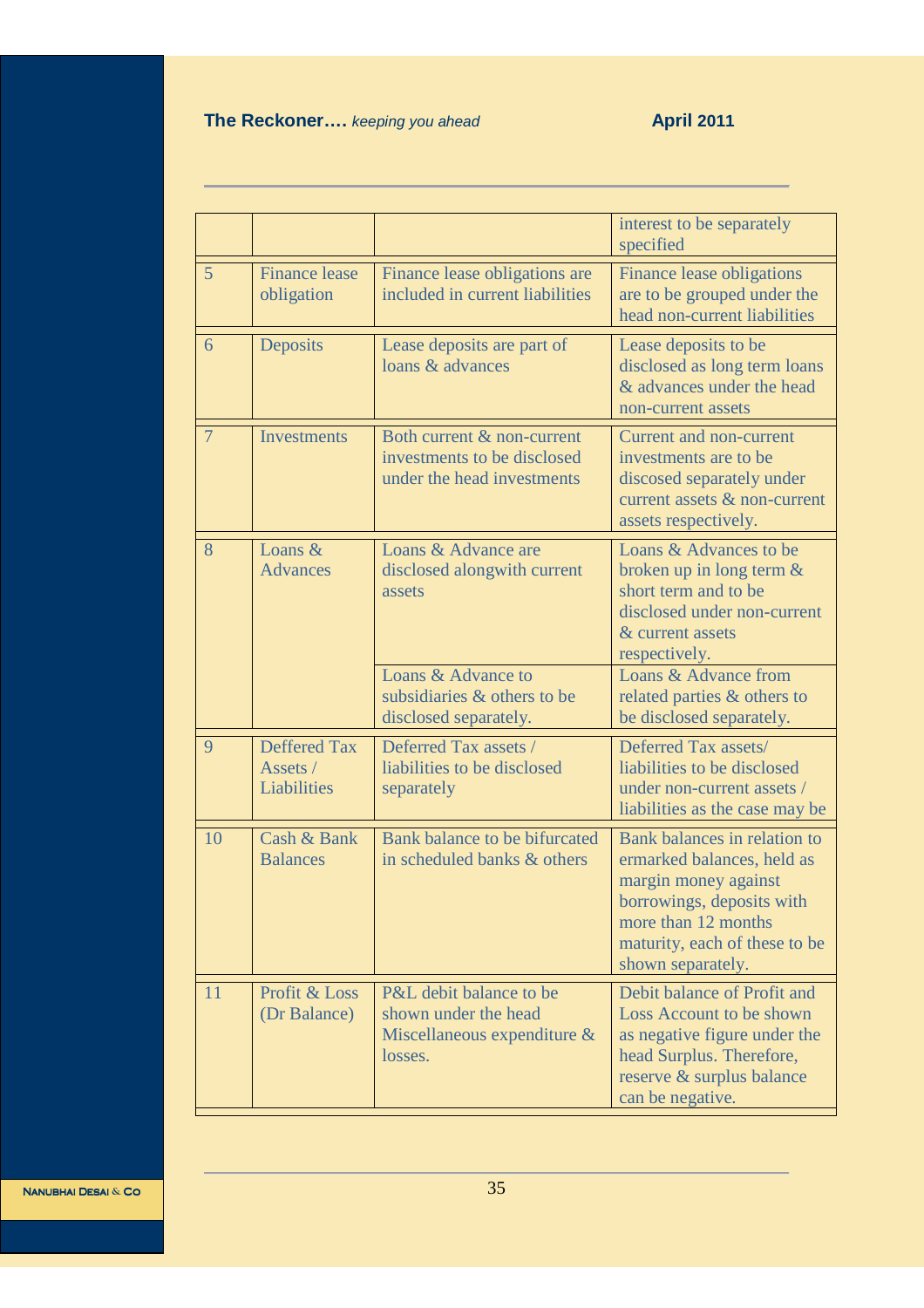# **The Reckoner....** *keeping you ahead* **April 2011**

| 12 | Sundry<br><b>Creditors</b>                             | Creditors to be broken up in<br>to micro $\&$ small suppliers<br>and other creditors.                                                                                                  | It is named as Trade<br>payables and there is no<br>mention of micro & small<br>enterprise disclosure                                                                  |
|----|--------------------------------------------------------|----------------------------------------------------------------------------------------------------------------------------------------------------------------------------------------|------------------------------------------------------------------------------------------------------------------------------------------------------------------------|
| 13 | Other current<br>liabilities                           | No specific mention for<br>separate disclosure of Current<br>maturities of long term debt                                                                                              | Current maturities of long<br>term debt to be disclosed<br>under other current<br>liabilities.                                                                         |
|    |                                                        | No specific mention for<br>separate disclosure of Current<br>maturities of finance lease<br>obligation                                                                                 | <b>Current maturities of</b><br>finance lease obligation to<br>be disclosed.                                                                                           |
| 14 | Separate line<br>item<br><b>Disclosure</b><br>criteria | any item under which<br>expense exceeds one per cent<br>of the total revenue of the<br>company or Rs. 5,000<br>whichever is higher; shall be<br>disclosed separately                   | any item of income /<br>expense which exceeds one<br>per cent of the revenue from<br>operations or Rs. 1,00,000,<br>whichever is higher; to be<br>disclosed separately |
| 15 | <b>Expense</b><br>classification                       | Function wise & nature wise                                                                                                                                                            | <b>Expenses in Statement of</b><br>Profit and Loss to be<br>classified based on nature of<br>expenses                                                                  |
| 16 | <b>Finance Cost</b>                                    | Finance cost to be classified<br>in fixed loans & other loans                                                                                                                          | Finance cost shall be<br>classified as interest<br>expense, other borrowing<br>costs & Gain / Loss on<br>foreign currency transaction<br>& translation.                |
| 17 | Foreign<br>exchange gain<br>$\log s$                   | Gain / Loss on foreign<br>currency transaction to be<br>shown under finance cost                                                                                                       | Gain / Loss on foreign<br>currency transaction to be<br>separated into finance costs<br>and other expenses                                                             |
| 18 | <b>Purchases</b>                                       | The purchase made and the<br>opening & closing stock,<br>giving break up in respect of<br>each class of goods traded in<br>by the company and<br>indicating the quantities<br>thereof. | Goods traded in by the<br>company to be disclosed in<br>broad heads in notes.<br>Disclosure of quantitative<br>details of goods is diluted.                            |